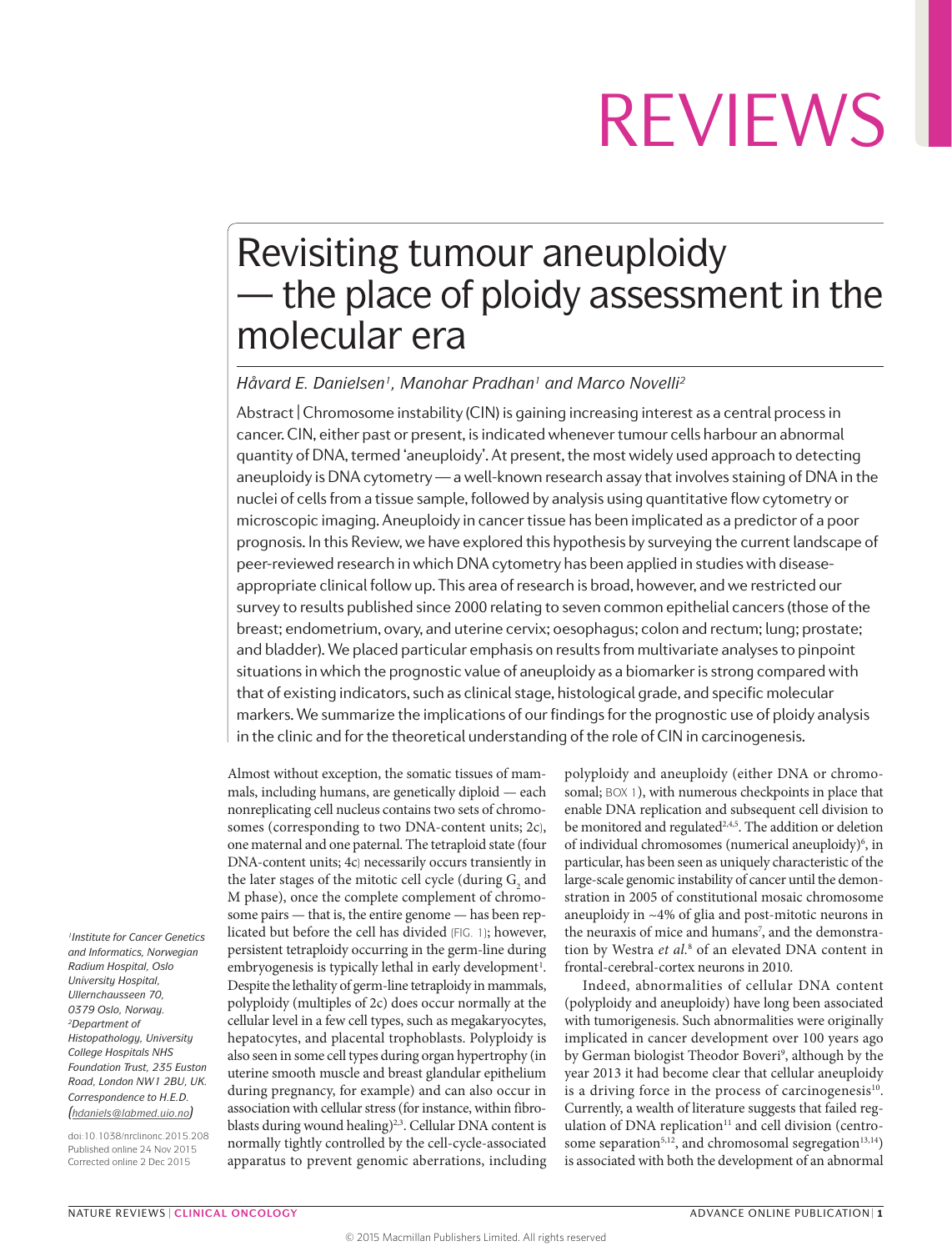#### **Key points**

- Academic interest in the role of chromosomal instability (CIN) in cancer development and the influence of the resultant large-scale genomic alterations on clinical outcomes is increasing
- Aneuploidy that is, the presence of an abnormal amount of cellular DNA, is an inevitable result of CIN, and this characteristic can be detected and quantified using DNA cytometry
- DNA ploidy (cellular DNA quantity) is an independent prognostic marker in patients with node-negative invasive breast, early stage endometrioid endometrial, early stage ovarian, prostate, or colorectal cancers
- In patients with Barrett oesophagus, DNA ploidy can be combined with other biomarkers to identify disease that will progress to high-grade dysplasia and/or carcinoma, and to improve the diagnostic sensitivity of pulmonary cytology
- In cervical screening tests, detection of aneuploid cells in Pap smears or using liquid-based cytology is a reliable, cost-effective indicator of the early stages of neoplastic progression toward squamous-cell carcinoma

cellular DNA content (tetraploidy or other forms of aneuploidy) and tumorigenesis. Findings from mouse models have also demonstrated that chromosomal mis-segregation leads to cancer development<sup>15</sup>. Largescale genomic instability (chromosomal instability (CIN); BOX 1) that inevitably results in aneuploidy is now implicated not only as a driver of carcinogenesis, but also as a principal contributor to the genetic heterogeneity seen within and between cancers<sup>16</sup>, and to the development of tumoral drug resistance<sup>17</sup>. Evidence also indicates that tetraploid cancer cells possess increased tumorigenicity, compared with diploid cancer cells, and are often resistant to conventional therapies<sup>18,19</sup>.

Current opinion regarding the hallmarks of carcinogenesis is that damage to the cellular apparatus of mitosis within epithelial tumours at an early stage can produce cells with CIN, and that these genetically unstable cells drive tumorigenesis by producing progeny with diverse genetic alterations conferring survival advantages<sup>10,20,21</sup>. Intratumoural phenotype heterogeneity is an inescapable consequence of CIN, with cells arising that have both cytogenetic aneuploidy (abnormal metaphase chromosome count) and DNA aneuploidy (abnormal quantities of interphase DNA). Many of these cellular aneuploidies are probably fatal at a cellular level, but evolutionary selection of viable aneuploid cells that are capable of cell division might give rise to stable aneuploid cell lineages. The detection of such aneuploid clones within an early stage lesion can be taken as a sign of previous or ongoing CIN. In this context, Duesberg *et al.*22 proposed the 'aneuploidy theory of carcinogenesis' a decade ago, suggesting that aneuploidy is the primary cause of genomic instability and carcinogenesis, challenging the more mainstream gene-mutation theory — which posits that mutations in specific genes are the key 'drivers' of tumorigenesis. At present, mutations and aneuploidy are, however, considered as co-conspirators in carcinogenesis<sup>23</sup>.

During the 1990s, evidence steadily accumulated that flow cytometry (FCM), which until then had been the main method of DNA cytometry, was not well-suited for analysis of archival tissue, owing mainly to the low

signal to noise ratio of this approach<sup>24-29</sup>. At the same time, the first studies using automated image-based cytometry (ICM) to investigate tumour aneuploidy and its influence on patient survival were being carried out<sup>30</sup>. Thus by 2000, technical barriers that had previously hindered the evaluation of cellular ploidy in both archival formalin-fixed, paraffin-embedded tumour specimens and tumour imprints, and in fresh or fresh-frozen biopsy material were removed. Herein, we review the results from a large number of clinical studies, with data published since 2000, that examined the use of ploidy estimation as a predictive and prognostic marker in a range of epithelial malignancies. This Review provides an up-to-date summary of the evidence that the presence of an abnormal amount of cellular DNA is not only a statistically significant, but also clinically applicable, marker of a poor prognosis.

#### Detecting and measuring aneuploidy *Background*

Ploidy analysis has long shown promise as a costeffective tool to facilitate the early diagnosis of cancer and as a prognostic biomarker<sup>31</sup>. This approach has not, however, been widely adopted in routine clinical practice. This failure to exploit ploidy analysis probably reflects uncertainties relating to variations in methodology, the lack of consensus criteria, and the existence of conflicting results in the scientific literature. Substantial progress has, nevertheless, been made in our understanding of how to best apply ploidy analysis, in part as a result of a better appreciation of the technical caveats of the various approaches used in the measurement of nuclear DNA content.

This article does not aim to be a technical review, although some of the main principles and considerations underlying the measurement of nuclear DNA content by the use of DNA cytometry are summarized. Caspersson<sup>32</sup> was the first author to propose the use of stoichiometric DNA staining to enable quantitative measurement of the DNA content of individual cell nuclei in a cell sample, and his DNA-content-histogram method continues to be used as the accepted approach to describe the population frequencies of nuclei containing different quantities of DNA in the context of the cell cycle of diploid cells (FIG. 1) 33–35. The term 'DNA Index' (DI) is often used to refer to the normalized modal DNA content of histogram 'stemlines' (cell populations with nuclei possessing a characteristic DNA content indicated by a peak on the histogram; FIG. 1), and this value can also be used to describe the relative DNA content of a single cell nucleus.

Different approaches are available for the assessment of the nuclear DNA content of cells in a tissue sample. Many studies have confirmed the superiority of ICM over FCM when working with formalin-fixed tissue samples<sup>24-29</sup>, but FCM of nuclear suspensions from fresh or fresh-frozen tissue provides a fast and sensitive means of multiparametric cell assessment and cell sorting, and is particularly useful in the research setting (SUPPLEMENTARY FIG. 1)<sup>8,33,36</sup>. Fluorescence in situ hybridization (FISH) techniques based on the use of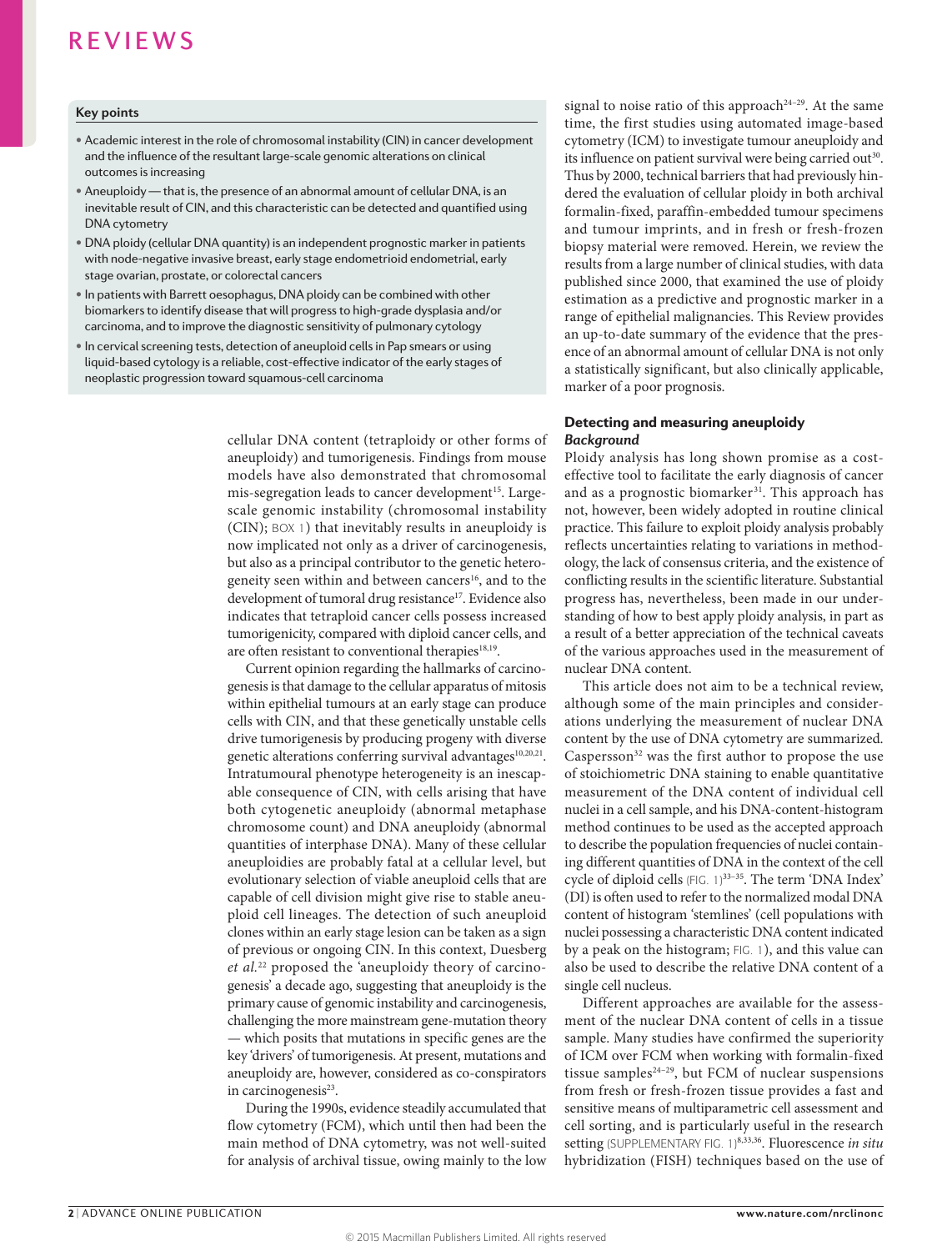centromere probes can also be utilized in cytometric analyses and can represent a sensitive method for detecting particular chromosome aneuploidies<sup>37-39</sup>. Compared with FCM, routine ICM enables the analysis of smaller tissue samples (such as fine-needle aspirates), subclassification of nuclei into epithelial and stromal cell groups on the basis of morphology, and identification of small subpopulations of aneuploid cells. The option to perform quantitative nuclear morphometry (QNM), which provides measurements of nuclear morphology that have been shown to vary significantly between patients with and individuals without cancer $^{40}$ , is an additional advantage of ICM. The alterations in nuclear morphometry associated with cancer have been attributed to aberrant expression of nuclear matrix proteins and transcriptional co-activators, such as p300 (REF. 41).

#### *Reporting the ICM DNA-ploidy histogram*

A preponderance of cell nuclei of a 2c stemline  $(DI=1.0)$ is the dominant histogram feature of samples reported as diploid (FIG. 1). In addition, a small population of cells stalled at the  $G_2/M$  cell-cycle checkpoint is seen as a peak at the 4c position (DI=2). If cell turnover (proliferation rates) are high, the presence of S-phase nuclei can be seen in bins between the 2c and 4c peaks. Note that the scatter in apparent DNA content around the modal value of 2c is an artefact caused by instrument noise and imperfectly uniform staining. This scatter is the limiting factor for the sensitivity of DNA-ploidy analysis, and is described by the coefficient of variation (*cv*), which is typically >1%.

Tumours are considered to be tetraploid if a distinct population is evident at the 4c position, together with a smaller 'tetraploid  $G_2/M$  population' at the 8c position, in the histogram, and/or if at least 10% of the total nuclei in the sample have a 4c DNA content; indeed, a 'tetraploid' tumour sample is rarely made up exclusively of tetraploid cells. In the example shown in FIGURE 1a, 24% of the cell nuclei were tetraploid.

Tumour tissue is reported as being DNA aneuploid when the DNA histogram reveals the presence of aberrant cellular phenotypes, whereby the  $G_0/G_1$  population of an aneuploid cell lineage is represented by an abnormal histogram peak with a modal DNA content that is not an integer multiple of the 2c value (DI=2,4,8,16 and so on). In the example of a histogram for an aneuploid sample shown in FIGURE 1a, the aneuploid cell population has a modal DI of 1.74. The areas under the histogram peaks express the relative abundance of the cell populations in the tissue sample. As with tetraploidy, tumours are rarely entirely DNA aneuploid. In the example in FIGURE 1a, the aneuploid fraction is ~22%. Sometimes two or more such 'aneuploid peaks' are found (known as multiploid aneuploidy).

In normal tissues, no nuclei have a DNA content that exceeds the tetraploid value  $(DI = 2)$ , with the exception of the examples of 'normal' polyploidy noted previously<sup>2,3</sup>. However, tissue samples from epithelial cancers are sometimes found to contain a small number of aberrant cell nuclei with a higher than tetraploid DNA content. These nuclei are known as 'rare events'

or 'single-cell aneuploidies', and they suggest the presence of tumour cells with damaged mitotic machinery. Many reports indicate that a poor prognosis is associated with the presence of these highly aberrant tumour cells in biopsy and resection material, with these cells discriminated by thresholds set at a DI of >2.5 or >4.5 — termed the '5c exceeding rate' (5cER) and '9c exceeding rate' (9cER), respectively<sup>42-45</sup>. Of note, estimation of rare-event aneuploidies is only feasible with the use of ICM, whereby visual examination of suspect nuclei can remove the potential for error owing to clumping of nuclei (which could explain rare-event aneuploidies detected using FCM); to date, many authors who have published studies incorporating ICM have not reported such rare-event aneuploidies.

A tissue sample can sometimes be reported as 'near diploid' if the DNA histogram reveals an aneuploid peak close to the diploid value (for example,  $DI < 1.2$ )<sup>46</sup>. Histogram reclassification is the process of using thresholds in DI and/or aneuploidy fraction to reclassify 'minor' aneuploidies as DNA diploid, to obtain a stronger prognostic result<sup>46-48</sup>. The 'S-phase fraction' (SPF) is a term applied to the relative number of nuclei that are in S-phase, as indicated by the count of nuclei found between the  $G_0/G_1$  and  $G_2/M$  histogram peaks. SPF featured in many early DNA-cytometry studies<sup>49</sup>, although cyclin A or Ki67 quantification, for example, is now used more often in studies of cell proliferation.

The resolving power of DNA cytometry is determined largely by the degree of scatter, or *cv* in DNAcontent values, which is why the measured *cv* should be included in all reports of DNA-ploidy data<sup>50,51</sup>. Under the best conditions ( $cv=1\%$ ; aneuploidy fraction = 50%) a difference in DNA content of about 1% is detectable, corresponding to addition or deletion of a single averagesize chromosome<sup>52</sup>. Thus, a biopsy sample considered to be DNA diploid (a tissue sample without evident DNA aneuploidy) does not necessarily exclude the presence of minor chromosomal aneuploidy, and balanced chromosomal rearrangements will not be detected. Furthermore, an abundance of both normal cells and tumour cells with diploid genomes can potentially 'dilute' out cellular subpopulations with abnormal amounts of DNA. Additionally, detection of the aneuploid fraction limit depends on the DI of a tumour-cell population<sup>52</sup>. This limitation is an important consideration because in some early stage cancers, a poor prognosis has been shown to be associated with 'rare-event' aneuploid subpopulations making up as little as 1% of the tumour-cell population<sup>43-45</sup>. In addition, the analysed tissue area should, ideally, comprise >75% of all tumour cells to avoid small populations of aneuploid cells being missed. This requirement is emphasized by findings from patients with prostate cancer, which demonstrate that the more tumour tissue present in the sample, the greater the probability of finding aneuploidy<sup>53</sup>. The incorporation of areas of the tumour with a high histological grade and regions with marked nuclear pleomorphism in cytometric analyses should also be considered, so as not to miss aneuploid subpopulations and thus potentially falsely predict a more-indolent clinical course.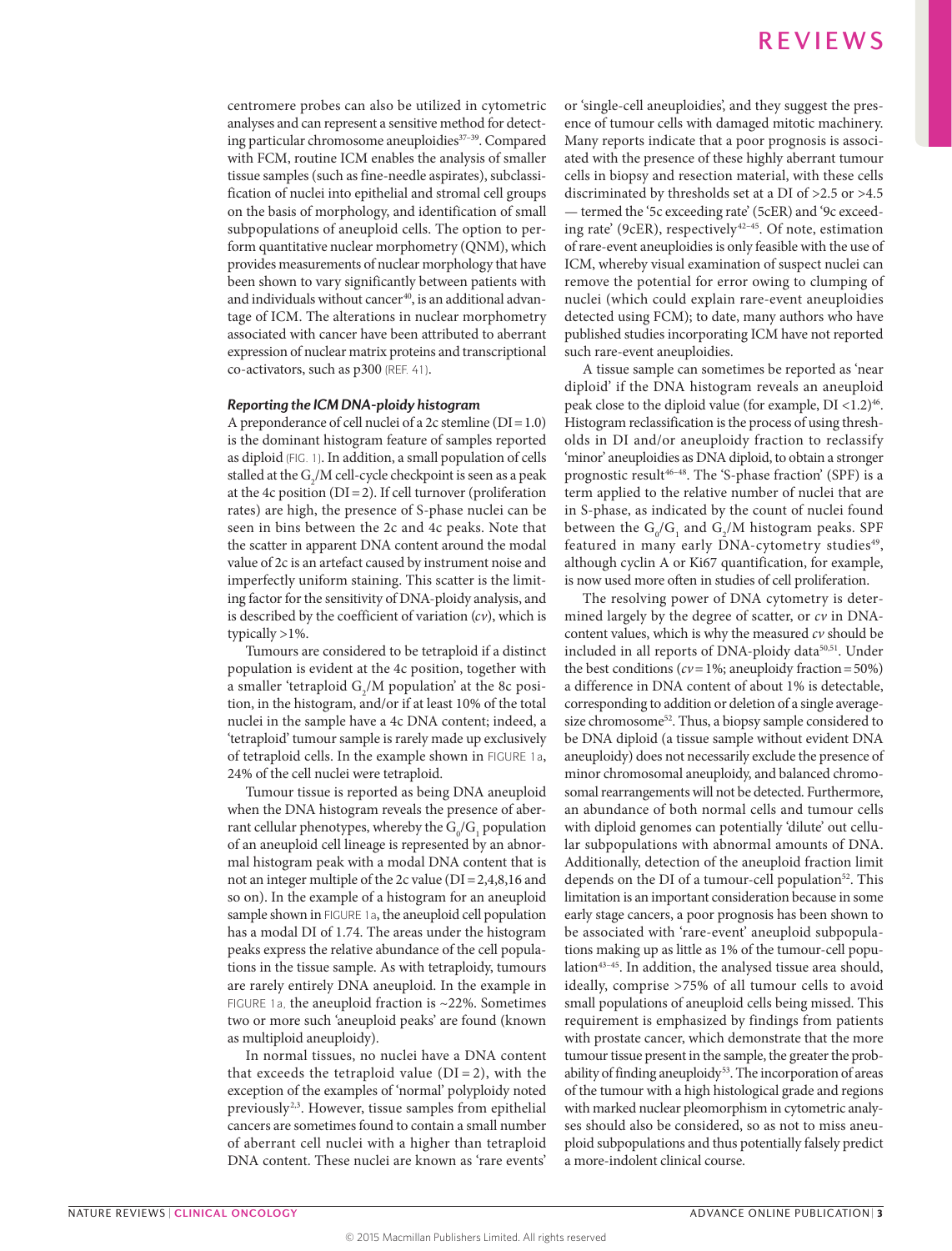

Ideally, assessments of DNA ploidy should be performed on nuclear suspensions made from thick sections of tissue ( $>40 \mu m$ ), as obviously the proportion of cut nuclei increases with decreasing section thickness. The problem of cut nuclei is particularly pertinent when working with standard  $(5 \mu m)$  histology sections and with small samples, for which the combination of a low overall number of tumour cells and a high proportion of partial tumour nuclei makes distinguishing aneuploid tumour nuclei from background S-phase nuclei difficult. In such a scenario, the use of proliferative markers, such as Ki67, can complement DNA-ploidy analysis<sup>54,55</sup>. These considerations apply to ICM only, as FCM is not possible with histological sections or FNA material.

#### **Standards and guidelines**

Attempts have been made to develop consensus guidelines with the aim of standardizing diagnostic and prognostic uses of DNA cytometry. In particular, the European Society of Analytical Cellular Pathology (ESACP) task force has produced recommendations on factors including nomenclature for nuclear-DNA measurements, sample-preparation methodology, data measurement and interpretation, quality assurance, and reporting<sup>31,51,56-58</sup>. To date, these guidelines have not been universally applied and important differences in the histogram classification criteria used by different research groups remain; thus, direct comparison of results from different studies is not always possible.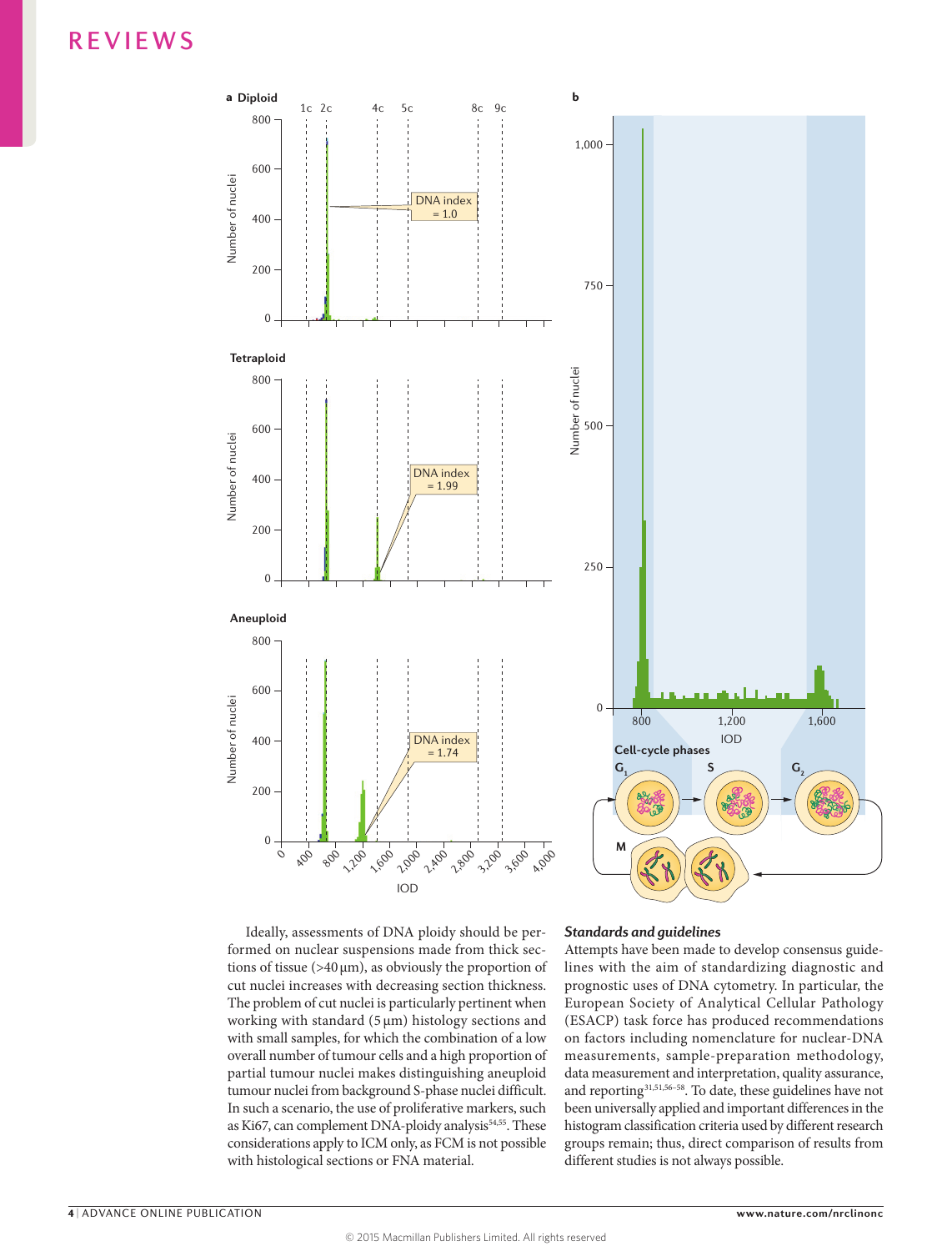Figure 1 | **Assessment of DNA-ploidy status by DNA cytometry. a** | Illustrative ◀ examples of DNA-ploidy histograms obtained by automated image-based cytometry from different tissue samples that would be reported as 'diploid', 'tetraploid', and 'aneuploid'. In each graph, the *x*-axis shows nuclear DNA content expressed in units of IOD; superimposed on this axis is the scale of DNA-ploidy values (2c, 4c, and so on), where 2c represents the nuclear DNA ploidy for nuclei of diploid cells in the  $\mathsf{G_o/G_i}$  phases of the cell cycle — reference cells, such as tissue fibroblasts, lymphocytes, or diploid epithelial cells, are normally used to establish the 2c value. The *y*-axis shows the number of nuclei corresponding to each bin (interval) in the histogram. A typical population of normal diploid cells with 23 chromosome pairs will produce a histogram with a major peak at the IOD corresponding to the DNA content of the 46 chromosomes (point 2c; DI of 1); however, a small proportion of the cells in the population are captured at stages of the cell cycle at which DNA is being, or has been, replicated and, therefore, possess anywhere up to double the normal amount of DNA (up to the 4c point on the *x*-axis). An abnormally intense 'tetraploid' peak at the 4c point indicates that the sample contains an increased number of cells with double the normal complement of chromosomes (92, or 4 sets of 23; DI 1.99) which can either be proliferating cells at G<sub>2</sub> phase, or viable cells with tetraploid genome, or a mixture of both. Some cell populations, particularly those comprising neoplastic cells, can possess an 'aneuploid' peak (in this case, with a DI of 1.74), indicating that some cells in the population possess an abnormal DNA content that is greater than that of diploid cells, but is less than that expected if the whole chromosome set was duplicated. The degree of aneuploidy (that is, the DI) can be variable and depends on the extent of chromosomal losses or gains. **b** | This image relates the features of a DNA-content histogram derived for a proliferating diploid-cell population with corresponding phases of the cell cycle, to highlight the relationship between the cell-cycle stages and ploidy. The illustration emphasizes that the DNA content of cells in S-phase, which are in the process of synthesizing DNA in order to replicate their chromosomes, lies along a continuum between diploid (2c) and tetraploid (4c), as well as the tetraploid DNA content of cells in  ${\mathsf G}_2$  phase that have completed DNA replication, but have not completed mitosis and divided. DI, DNA index; IOD, integrated optical density.

> Most studies have implemented qualitative classification of DNA aneuploidy, based on the DI of stemline or single-cell aneuploidy<sup>59,60</sup>. Histograms demonstrating the presence of one or multiple aneuploid stemlines or single-cell aneuploidy have typically been classified as aneuploid<sup>25,61</sup>. Moreover, in many studies, DNA-ploidy results have been dichotomized into diploid versus nondiploid (comprising both aneuploid and tetraploid histograms), or euploid (diploid and tetraploid) versus aneuploid, in order to simplify statistical analysis<sup>62,63</sup>.

#### Aneuploidy and patient prognosis

That most advanced-stage cancers are aneuploid is now widely recognized. For this reason alone, interpreting the relationship between aneuploidy and patient prognosis based on studies that consider consecutive series of tumours without stratification according to clinical stage or grade is extremely difficult. As a result, a consistently significant correlation between clinical outcome measures and DNA-ploidy status has typically been obtained only in large studies comprising sufficient numbers of consecutive cases to permit stratification according to tumour stage; for example, in 17 published studies that involved patients with R0-resected stage II colorectal carcinoma (TABLE 1), better clinical outcome was reported for patients who presented with diploid tumours compared with any other type of ploidy status, although only in the larger cohort studies was the difference significant on multivariate analysis. Conversely, studies that mixed cohorts of patient with tumours of all clinical stages have provided conflicting results, as illustrated in an insightful review of pre-2000 studies of ploidy status and survival of patients with gastrointestinal cancers by Grabsch *et al.*<sup>64</sup>

As a very general rule, the risk of relapse and/or cancer-related death increases with increasing DI of any aneuploid clones in resection material, but the relationship between DI and risk of relapse in specific patient groups with particular cancers is not always simple. Survival studies have found that 'near-diploid' aneuploid lesions (with a DI <1.3, for example) have limited prognostic significance in a number of patient groups, including those with node-negative carcinomas of the breast<sup>47</sup>, endometrium<sup>46</sup>, and urothelium<sup>30</sup>. Reclassifying aneuploid lesions with a low DI as 'near-diploid' can reveal a strong prognostic value for 'high-aneuploidy'; a study by Jonas and colleagues<sup>48</sup> provides a striking example. Applying ploidy analysis to the optimal selection of patients for liver transplants, these investigators stratified 246 patients with hepatocellular carcinoma arising on a background of cirrhosis into two groups according to the tumour DI: a near-diploid group  $(n=159)$ , comprising patients who presented with diploid and DI <1.5 aneuploid tumours; and a 'high-aneuploid' group ( $n=87$ ) of patients, who presented with DI ≥1.5 aneuploidy<sup>48</sup>. Following complete liver transplantation, 10-year overall survival for the 'near-diploid' group was 80%, compared with 8% for the 'high-aneuploid' cohort (*P*<0.0001); the corresponding 5-year survival figures were 86% and 27%, respectively<sup>48</sup>. In this study, DI (odds ratio (OR) 11.9; *P*<0.0001) and venous infiltration (OR 1.7; *P*<0.01) were significant outcome predictors in the multivariate analysis<sup>48</sup>. As in the aforementioned study, receiver operating characteristic (ROC) analysis of cytometry histograms is often used to find the optimum DI cutoff for use in prognostication $42,47$ .

#### Aneuploidy in breast cancers

Intratumoural heterogeneity, genetic instability, and chromosomal imbalances all characterize early stage breast carcinomas<sup>65</sup>. Whole-genome sequencing of early stage breast carcinomas, as well as surrounding neoplastic tissue and healthy 'control' tissue, has revealed that CIN and aneuploidy are both dominant evolutionary features, occurring in the common ancestor of both neoplastic and cancer tissues<sup>66</sup>. Much effort has been devoted to the search for empirical gene-expression profiles of breast cancers that could be used as prognostic markers to enhance the currently used algorithms, which are based on standard histological criteria, such as tumour grade, stage, and oestrogen receptor (ER), progesterone receptor (PR), HER2 and Ki67 status<sup>67</sup>. Prognostic gene-expression signatures that reflect CIN in breast cancer have been developed<sup>68,69</sup>.

Breast cancer was the first cancer type to be extensively investigated using DNA cytometry, with many reports of follow-up studies appearing in the 1990s. Most studies used FCM with suspensions of cell nuclei made from formalin-fixed resection material, with no stratification of patients according to clinical tumour stage or grade. Given that grading and staging for cancers of the breast includes mitotic count and tumour size,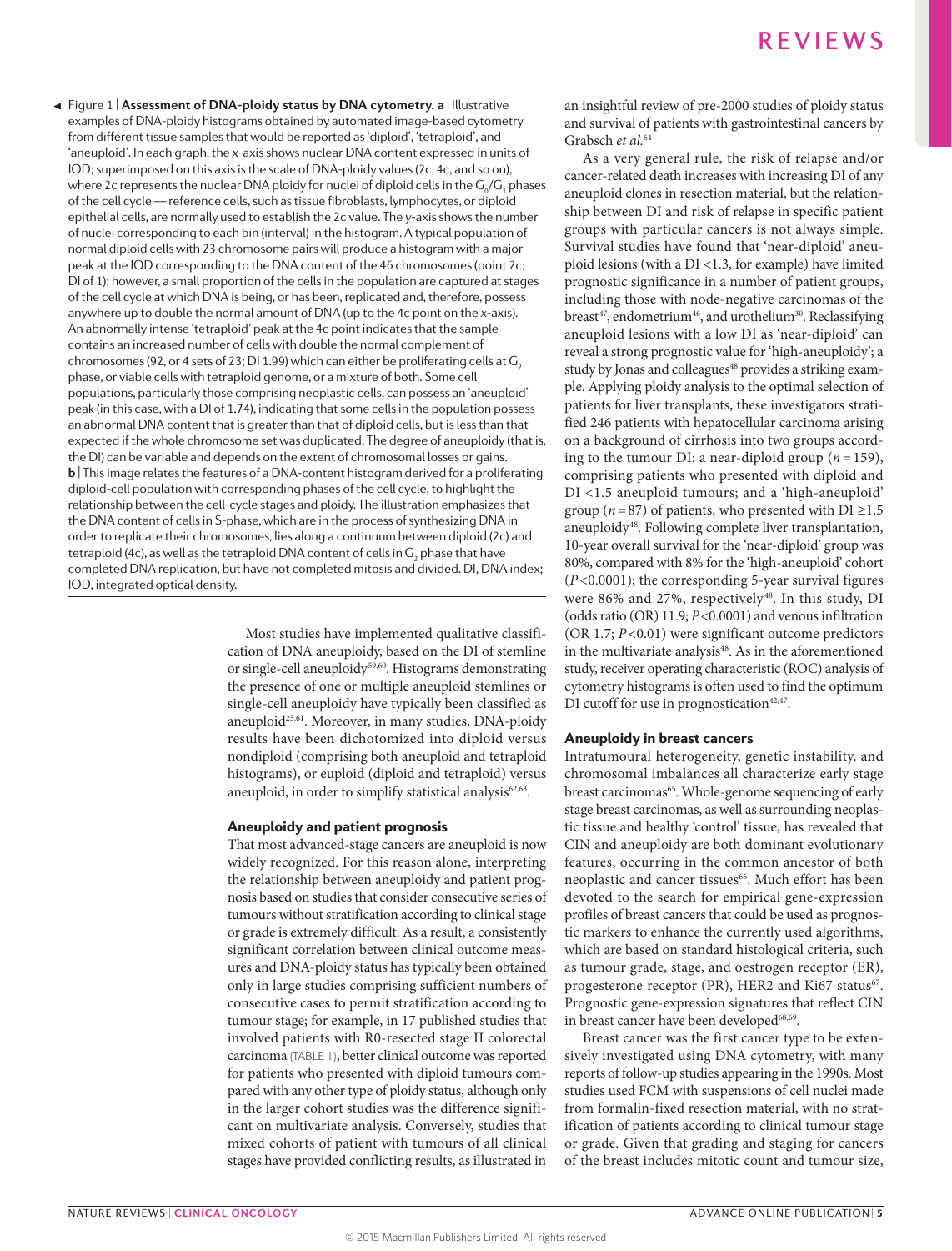#### Box 1 | **Definitions of key cytometry terms**

- DNA aneuploidy: aberration in the DNA content of a cell population measured by DNA cytometry; DNA aneuploidy can be stemline aneuploidy or single-cell aneuploidy
- DNA-ploidy status: summary of the results of cytometric analysis of the DNA content of a cell population; DNA content is classified as diploid (normal amount of cellular DNA), tetraploid (twice as much cellular DNA as that present in most normal cells) or aneuploid (an abnormal amount of cellular DNA)
- Large-scale genomic instability: a term that has been used interchangeably with 'chromosomal instability' by many authors to described a high frequency of mutations, which can include changes in the DNA sequence, chromosomal rearrangements, and loss and/or gain of whole chromosomes or parts of chromosomes, within the genome of a cellular lineage; aneuploidy acts as a marker of large-scale genomic instability
- Chromosomal instability (CIN): a dynamic process in which cells within a population gain or lose whole, or parts of, chromosomes during each cell division, resulting in cell-to-cell variability; tumours with CIN are usually DNA aneuploid
- Chromosomal aneuploidy: the state of a cell with aberrations in the number or structure of its chromosomes; chromosomal aneuploidy can be stable, as is observed in congenital genetic disorders (such as Down syndrome) or unstable, as is the cases in many malignancies

findings of many studies unsurprisingly emphasized the prognostic relevance of the SPF, as well as ploidy status<sup>47,49,70</sup>. Since 2000, one study involving consecutive cohorts of women with stage I–III breast tumours  $(n=393)$  has confirmed aneuploidy as a multivariate indicator of inferior long-term disease-specific survival (DSS), with a hazard ratio (HR) of 2.0  $(P=0.002)^{71}$ ; two other such studies involving 2,752 and 603 patients have also shown that aneuploidy is a multivariate indicator of metastasis-free survival with a HR of 1.2 (*P*=0.0370) and 2.5 (*P*=0.001)72 , respectively. An FCM study of 770 consecutive FNA samples by Gazic and colleagues<sup>73</sup> found that DNA aneuploidy (found in 68% of all samples) is a univariate predictor of poor DFS and overall survival (HR 1.8, *P*<0.001, and HR 1.5, *P*<0.001, respectively), but ploidy did not emerge as an independent factor in a multivariate analysis that included ploidy status, tumour size, lymph-node status, and SPF. SPF itself was not prognostic in patients with N0 disease (46% of all samples)<sup>73</sup>.

Despite some discordant results<sup>74</sup>, use of ploidy analysis could help to address the present need for prognostic indicators in patients with small primary breast tumours without axillary-node involvement<sup>72,75</sup>. A well-controlled, retrospective study in women with N0 tumour resections  $(n=961)$ , in which the investigator used FCM with a standardized methodology that included robust histogram classification, demonstrated statistically significant prognostic results for relapsefree survival (RFS; HR 1.8,  $P < 0.0001$ )<sup>47</sup>. Importantly, the results of this US-based study included independent validation at hospitals in France and Sweden<sup>47</sup>. In a study of women with stage I–II (T1–2) invasive breast cancers  $(n=271)$  the negative effects of tumour aneuploidy were restricted to node-negative tumours (HR 2.1,  $P = 0.008$ )<sup>76</sup>. Li and colleagues<sup>77</sup> found that among women with T1N0M0 tumours, aneuploidy was an independent and stronger predictive marker of early relapse than proliferation rate; 24% of the patients with aneuploid tumours relapsed during the 9-year follow-up period, compared with only 3% of patients presenting with diploid tumours (*P* <0.05). Similarly, Pinto *et al.*75 reported that aneuploidy and a high cellproliferation rate were powerful predictors of poor DFS (univariate HR 16.7, *P*=0.007, and HR 23.1, *P*=0.004, respectively) in a selected cohort of 135 women with pT1–2N0, grade II breast cancers — a setting in which decisions on the use of adjuvant therapy are critical in determining disease outcome. Interestingly, Auer and colleagues78 have extended the traditional ploidy-status classification by recognizing a 'short-survivor' group of patients with DNA-diploid breast cancers with a high cell-proliferation rate and a genetic profile similar to that of DNA-aneuploid tumours using representational oligonucleotide microarray analysis.

One exception to the rule of a better prognosis for patients with diploid breast tumours is provided in a report that DNA-diploid status in breast tumours from germ-line *BRCA2*-mutation carriers was associated with significantly worse 10-year DSS (HR 4.86;  $P = 0.001$ )<sup>70</sup>; however, aneuploid tumours in both carriers and noncarriers of germ-line *BRCA2* mutations were associated with the same somewhat worse prognosis compared with diploid tumours in *BRCA2*-wild-type women  $(HR 1.2, P=0.04).$ 

Among the many reports of the prognostic effects of aneuploidy in different types of cancer, hypodiploid aneuploidies are rarely reported — presumably because hypodiploidy is usually lethal at the cellular level. Nevertheless, hypodiploidy, defined variably by DI thresholds of <0.85–0.95, has been reported in up to 7% of breast cancers in the pre-2000 literature<sup>47,79</sup>. In a study of ploidy status in fresh resection material and the 10-year overall survival of 584 women with operable breast cancer, univariate predictors of poor overall survival included hyperdiploid aneuploidy, hypodiploidy, tumour size, lymph-node status, and receptor status<sup>79</sup>. Upon multivariate analysis, only hypodiploidy emerged as an independent predictive factor; the mean 5-year and 10-year overall survival rates for patients presenting with hypodiploidy were 23% and 0%, compared with 98% and 98% for patients with diploid tumours  $(P<0.0001)^{79}$ . In summary, studies indicate that DNA cytometry clearly has the potential to be clinically useful, as an adjunct to traditional grading and gene-expression assays, for prognostication in patients with node-negative breast tumours (SUPPLEMENTARY TABLE 1)<sup>68</sup>.

#### Aneuploidy in gynaecological tumours *Endometrial carcinoma*

Patients with endometrioid endometrial carcinomas (EEC) often present with early stage disease, and surgical resection results in a high probability of cure in these patients. These tumours are very common, however, and thus the ability to identify the small proportion of patients with stage I disease who are at an increased risk of relapse is desired. Histological features alone do not enable the identification of women with highrisk, low-grade EEC, which has led to an active search for prognostic biomarkers (reviewed elsewhere<sup>80-82</sup>).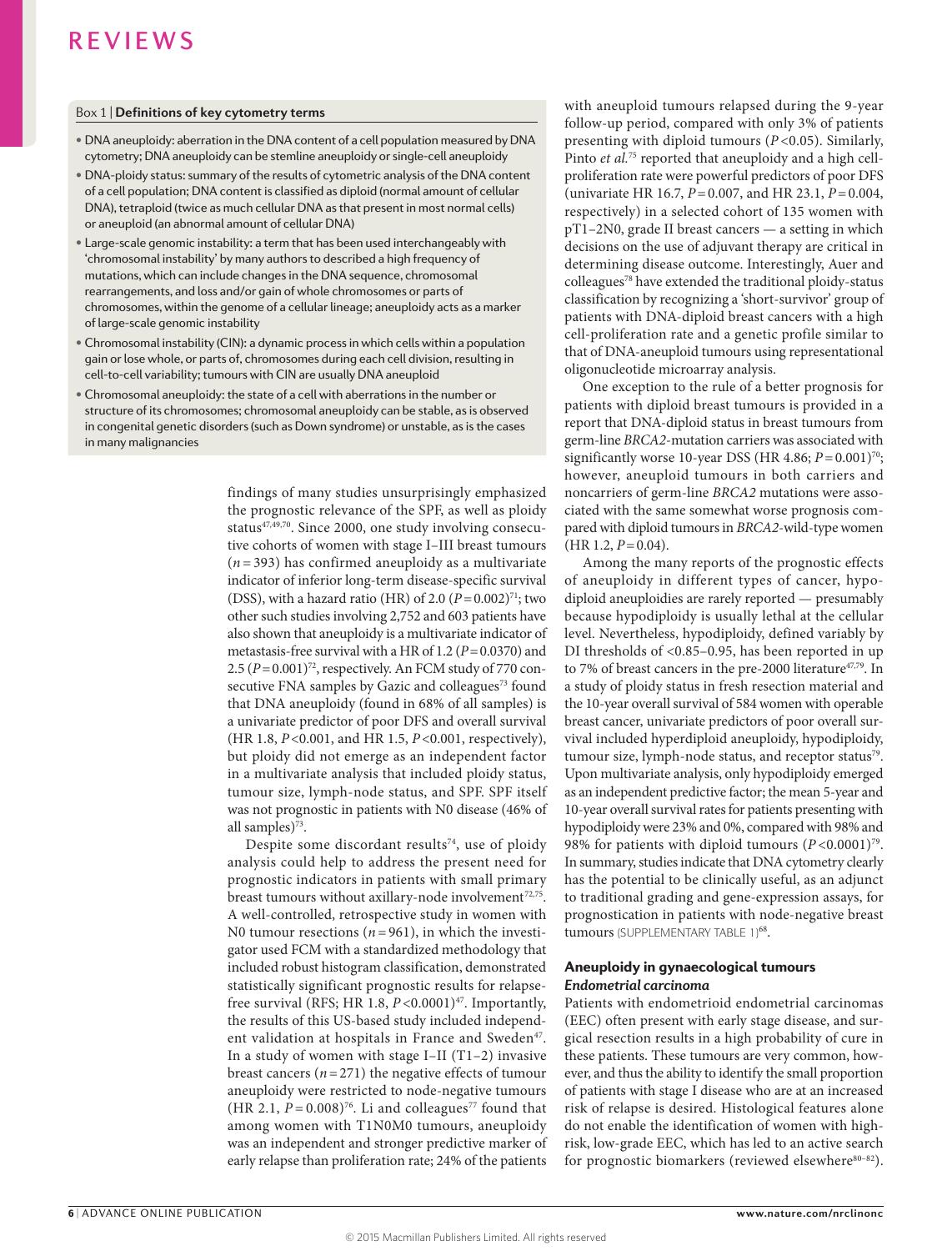| <b>Study</b>                           | Number of<br>stage II CRCs<br>(proportion that<br>were diploid) | <b>Survival</b><br>end<br>point | Follow-up<br>duration<br>(years) | DNA-<br>cytometry<br>method | Survival in<br>patients with<br>diploid vs those<br>with aneuploid<br>tumours | Aneuploidy<br>associated with<br>survival after<br>multivariate<br>analysis | P value for<br>association<br>of aneuploidy<br>with survival in<br>univariate analysis |
|----------------------------------------|-----------------------------------------------------------------|---------------------------------|----------------------------------|-----------------------------|-------------------------------------------------------------------------------|-----------------------------------------------------------------------------|----------------------------------------------------------------------------------------|
| Hveem et al. $(2014)^{62}$             | 348 (34%)                                                       | <b>OS</b>                       | 10                               | <b>ICM</b>                  | 52% vs 34%                                                                    | Yes; HR 1.46                                                                | 0.003                                                                                  |
| Hyeem et al. $(2014)^{62}$             | 278 (53%)                                                       | <b>TTR</b>                      | 10                               | <b>ICM</b>                  | 74% vs 49%                                                                    | Yes; HR 2.19                                                                | 0.006                                                                                  |
| Takanishi et al. (1996) <sup>164</sup> | 210 (45%)*                                                      | <b>OS</b>                       | 5                                | FCM-A                       | 80% vs 64%                                                                    | Yes; HR NR                                                                  | 0.02                                                                                   |
| Sinicrope et al. (2006) <sup>121</sup> | 158 (49%)*                                                      | <b>OS</b>                       | 5                                | FCM-A                       | 78% vs 64%                                                                    | Yes; HR 2.27                                                                | 0.026                                                                                  |
| Sinicrope et al. (1999) <sup>165</sup> | $154(48%)$ *                                                    | <b>OS</b>                       | 5                                | FCM-A                       | 93% vs 84%                                                                    | <b>NS</b>                                                                   | 0.06                                                                                   |
| Armitage et al. (1991) <sup>166</sup>  | 139 (42%)                                                       | <b>DFS</b>                      | 4.5                              | $FCM-A+F$                   | 84% vs 64%                                                                    | Yes; HR NR                                                                  | 0.01                                                                                   |
| Chapman et al. (1995) <sup>167</sup>   | 136 (42%)                                                       | <b>OS</b>                       | 5                                | $FCM-A+F$                   | 84% vs 65%                                                                    | Yes; HR NR                                                                  | 0.01                                                                                   |
| Lanza et al. (1998) <sup>168</sup>     | $107(28%)$ *                                                    | <b>DFS</b>                      | $\overline{4}$                   | FCM-F                       | 97% vs 80%                                                                    | <b>NS</b>                                                                   | <b>NS</b>                                                                              |
| Buglioni et al. (2001) <sup>169</sup>  | 94 (48%)                                                        | <b>OS</b>                       | 5                                | FCM-F                       | <b>NA</b>                                                                     | <b>NS</b>                                                                   | <b>NS</b>                                                                              |
| Buglioni et al. (2001) <sup>169</sup>  | $94(83\%)^{\ddagger}$                                           | <b>OS</b>                       | 5                                | FCM-F                       | $-85\%$ vs $50\%$ <sup>‡</sup>                                                | Yes; HR 4.48                                                                | 0.002                                                                                  |
| Kay et al. (1996) <sup>170</sup>       | 92 (43%)                                                        | <b>OS</b>                       | $\overline{7}$                   | <b>ICM</b>                  | 76% vs 61%                                                                    | Yes                                                                         | 0.008                                                                                  |
| Garrity et al. (2004) <sup>171</sup>   | 91 (NR)                                                         | <b>DFS</b>                      | 5                                | <b>FCM</b>                  | <b>NA</b>                                                                     | <b>NS</b>                                                                   | NS <sup>§</sup>                                                                        |
| Zarbo et al. (1997) <sup>172</sup>     | 91 (NR)                                                         | <b>OS</b>                       | 5                                | FCM-A                       | 80% vs 75%                                                                    | <b>NS</b>                                                                   | <b>NS</b>                                                                              |
| Kokal et al. (1989) <sup>173</sup>     | 89 (46%)                                                        | <b>DFS</b>                      | $\overline{4}$                   | FCM-A                       | 97% vs 67%                                                                    | <b>NR</b>                                                                   | < 0.001                                                                                |
| Tomoda et al. (1998) <sup>174</sup>    | 81 (32%)                                                        | <b>DFS</b>                      | $\overline{3}$                   | FCM-F                       | 86% vs 85%                                                                    | <b>NS</b>                                                                   | <b>NS</b>                                                                              |
| Cosimelli et al. (1998) <sup>175</sup> | 68 (34%)                                                        | <b>DFS</b>                      | $\overline{4}$                   | FCM-F                       | 63% vs 55%                                                                    | <b>NS</b>                                                                   | <b>NS</b>                                                                              |
| Bondi et al. (2009) <sup>176</sup>     | $66(39%)$ *                                                     | <b>CSS</b>                      | 5                                | <b>ICM</b>                  | <b>NA</b>                                                                     | <b>NS</b>                                                                   | 0.065                                                                                  |
| Ahnen et al. (1992) <sup>177</sup>     | 66 (53%)*                                                       | <b>OS</b>                       | $\overline{7}$                   | FCM-A                       | 80% vs 68%                                                                    | <b>NS</b>                                                                   | NS                                                                                     |
| Nori et al. (1996) <sup>178</sup>      | 20/20 (60%/20%)                                                 | <b>OS</b>                       | $\overline{9}$                   | <b>ICM</b>                  | <b>NA</b>                                                                     | <b>NR</b>                                                                   | < 0.002                                                                                |
|                                        |                                                                 |                                 |                                  |                             |                                                                               |                                                                             |                                                                                        |

Table 1 | **Findings from studies of the association of ploidy status with survival of patients with stage II CRC**

\*Only colon-cancer tissue was analysed. ‡ Comparison was between patients with nonmultiploid tumours versus those with multiploid tumours; the number in parentheses is the percentage of nonmultiploid tumours. <sup>§p</sup>= 0.002 for comparison between patients with aneuploid and Ki67-high tumours and those with diploid and Ki67-low tumours. ||Colon-cancer tissue from 40 matched patients, 20 with relapsed disease and 20 nonrelapsed disease, was studied. CRC, colorectal cancer; CSS, cancer-specific survival; DFS, disease-free survival; FCM-A, flow cytometry based on fixed archival material; FCM-A+F, flow cytometry based on fixed archival material and fresh or fresh-frozen tissue; FCM-F, flow cytometry based on fresh or fresh-frozen tissue; HR, hazard ratio; ICM, image-based cytometry; NA, not applicable/available; NR, not reported; NS, not significant; OS, overall survival; TTR, time to relapse.

> Studies of the relationship between aneuploidy in resection and curettage materials and the clinical outcome of patients presenting with stage I–II EEC were reviewed in 2014 by Mauland *et al.*<sup>83</sup> With one exception<sup>84</sup>, all of the studies that we reviewed found that aneuploidy was a significant predictor of a poor prognosis in univariate analyses, but they did not universally report that ploidy status provides additional prognostic value over that of traditional parameters (SUPPLEMENTARY TABLE 2). For example, Pradhan *et al.*46 found 728 diploid tumours among a consecutive series of 937 women with stage I–II EEC; 170 women had tumours with either tetraploidy or near-diploid aneuploidy with a DI of ≤1.2, and the remaining 39 women presented with tumours with DI >1.2 aneuploidy<sup>46</sup>. The 5-year recurrence rates were 8% in the diploid group, 12% in the tetraploid group, 14% in the patients with DI ≤1.2 aneuploidies, and 20% among the women presenting with DI >1.2 aneuploid tumours (*P*=0.02 for diploid versus aneuploid tumours with  $DI \leq 1.2$ ;  $P = 0.01$  for diploid versus aneuploid tumours with  $DI > 1.2)^{46}$ ; nevertheless, ploidy status did not emerge as an independent prognostic factor in the multivariate analysis. In addition, results of a routine assessment of DNA ploidy have shown that this characteristic is an independent prognostic

parameter that enabled information over that available from routine histological assessment to be obtained<sup>85</sup>.

Several reports have detailed clinical experiences in which decisions regarding adjuvant therapy for patients with EEC stage I have been made on the basis of ploidy status<sup>85-89</sup>. Findings from all of these studies support the use of ploidy analysis. For example, Lim *et al.*86 reported on the results of a clinical trial, in which 406 consecutive patients with low-risk stage I endometrial carcinoma were assigned to one of two treatment groups on the basis of ploidy status: post-surgery vaginal vault radiotherapy for the 91 patients with aneuploid tumours, and no adjuvant treatment for the 315 patients with diploid tumours. In both groups, 5-year DFS was 95%, suggesting that assessment of ploidy status enables the correct prediction of those patients who would benefit from adjuvant therapy, considering that those with aneuploidy would be expected to have a worse outcome<sup>86</sup>. In summary, a number of clinical studies have confirmed that ploidy status, as determined by ICM, can be used to identify the small group of patients who are at risk of relapse following resection of the primary EEC lesion. For other, more-aggressive uterine cancers, insufficient evidence is available to support the prognostic use of ploidy analysis.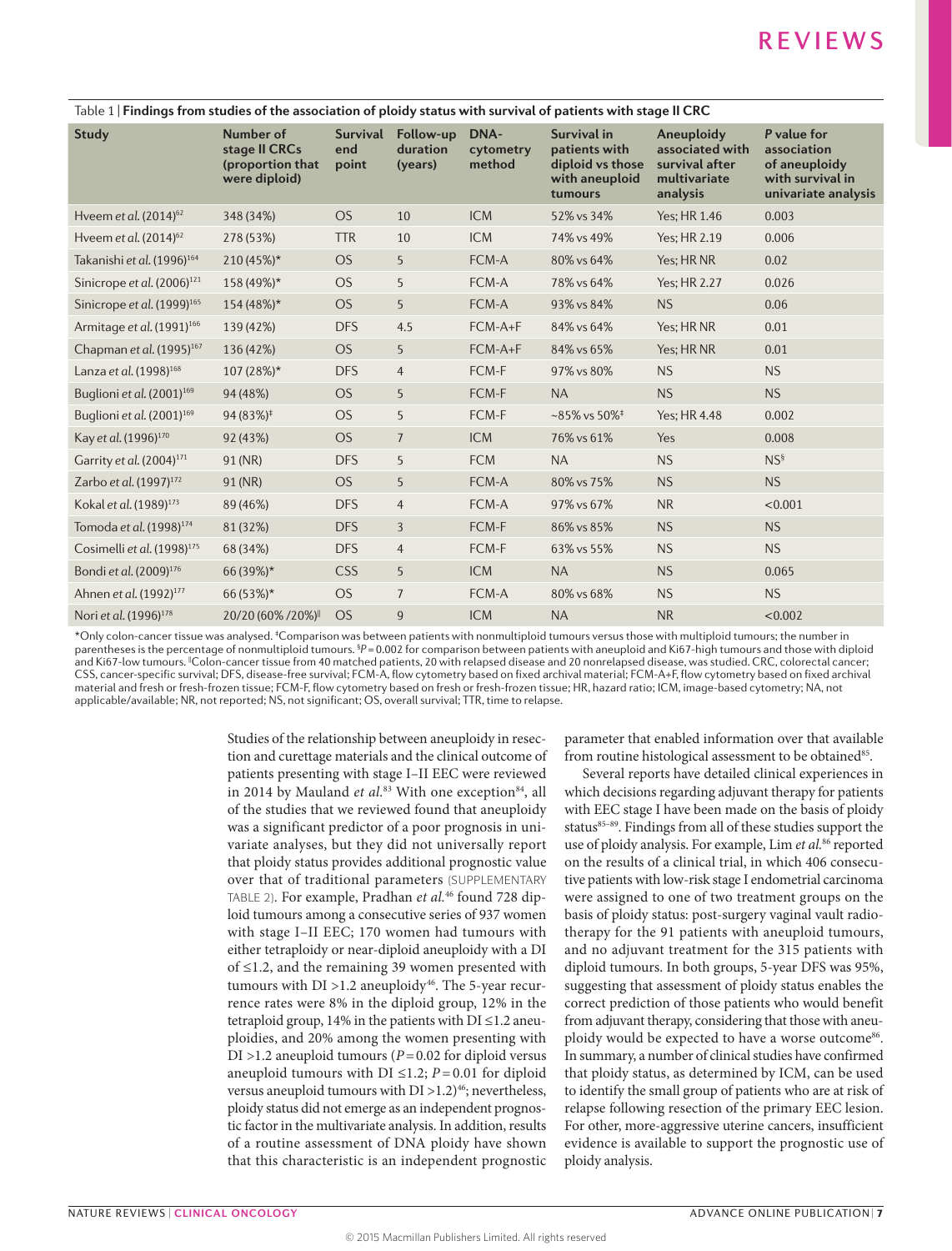#### *Epithelial ovarian tumours*

High-grade serous carcinoma is the most-common cancer of the ovaries. This disease is characterized by advanced stage and grade at presentation, aneuploidy, extensive CIN, and intratumour heterogeneity<sup>90</sup>. Low-grade serous ovarian adenocarcinomas are considered as a separate disease with a more-indolent course. Indeed, 10–15% of low-grade ovarian epithelial cancers are diagnosed when they are confined to one or both ovaries (Fédération Internationale de Gynécologie et d'Obstétrique (FIGO) stage I), and patients with these cancers can potentially be cured by surgery alone<sup>91</sup>; however, in 20–30% of these patients the disease will eventually relapse. Early attempts to evaluate aneuploidy as a biomarker of relapse risk in patients with stage I disease produced mixed results (SUPPLEMENTARY TABLE 3) $92$ . Using high-resolution ICM of nuclear monolayers from resection specimens, Kristensen *et al.*25 found that ploidy status, combined with histological grade, predicted the 10-year RFS of patients with stage I ovarian carcinomas (*n*=284); in patients with diploid grade 1–2 tumours RFS was 95%, compared with 29% RFS for patients with aneuploid tumours<sup>25</sup>. In multivariate analysis, aneuploidy was the strongest independent prognostic factor (HR 9.3) followed by tumour grade (HR 2.7), and FIGO substage  $(HR 2.0)^{25}$ .

Stage I borderline ovarian epithelial tumours (BOTs) are considered by some to be precursors of low-grade carcinoma, and are generally associated with an excellent prognosis<sup>93</sup>. Nevertheless, some BOTs do recur or can progress to invasive tumours; the overall 10-year DFS of patients with stage I BOT is 70–95%<sup>93</sup>. BOTs are predominantly diploid, although about 10% are characterized by near-diploid aneuploidy (DI <1.4)<sup>94,95</sup>. Reported findings, indicating that aneuploidy in BOTs is associated with a 19-fold increased risk of death, therefore making aneuploidy the single most important prognostic factor<sup>96</sup>, have not been confirmed in subsequent studies<sup>93</sup>.

#### *Lesions of the uterine cervix*

Squamous intraepithelial lesions of the cervix are widely known to be associated with infection by high-risk human papillomavirus (HR-HPV) types. Most such infections and associated dysplasias regress harmlessly, but a small proportion progress to squamous-cell carcinoma (SCC) unless treated. Findings of several studies based on liquidbased cytology specimens or traditional cervical smears have indicated a clinically significant link between an ICM-detected DNA aneuploidy in dysplasias and subsequent progression toward cancer of the cervix — that is, cervical intraepithelial neoplasia grade 2+ histology in subsequent cone biopsy (reviewed elsewhere<sup>92,97</sup>); however, the possibility of an effective immune response against the dysplastic lesions in some women means that DNA aneuploidy does not provide a completely definitive prognosis for progression toward cancer of the cervix<sup>98</sup>. DNA aneuploidy in cells from smears of cervical dysplasias has, nevertheless, been reported to be a prospective marker of malignancy<sup>60</sup>.

With regard to cervical-cancer screening, evidence exists that ICM-based measures of ploidy (particularly the detection of rare-event aneuploidy) can improve the sensitivity and positive predictive value (PPV) of cytology alone, or of cytology combined with testing for HR-HPV<sup>99–101</sup>. This conclusion is supported by the results of studies in China that involved paired ICM (in one study, for 5cER alone) and cytology assessment of cervix scrape or brush cytology samples from a total of more than 30,000 women<sup>43,102</sup>. The results of these two studies are impressive, although the study design of the larger trial<sup>102</sup> has been criticized<sup>103</sup>. In light of these findings, Garner<sup>42</sup> has published an in-depth analysis of the epidemiological and cost– benefit aspects of applying automated assessment of ploidy measures to cancer screening. Therein, he also reviews contemporary literature on this subject from China<sup>42</sup>.

Attempts to demonstrate the prognostic value of aneuploidy in early stage cervical cancer have been hindered by discordant results (SUPPLEMENTARY TABLE 4)<sup>80</sup>. Among studies that have indicated a significant benefit for evaluation of aneuploidy in this setting104, Susini *et al.*<sup>36</sup> reported on 10-year DSS in a cohort of 136 patients with mainly FIGO stage I–II cervical cancer; in multivariate analysis, independent predictors of DSS were ploidy status (HR 2.26, *P*=0.043), FIGO stage (HR 2.71, *P*=0.01), and lymphatic vascular invasion (HR 2.5, *P* = 0.039)<sup>36</sup>. By contrast, lymph-node invasion was without prognostic significance if the primary tumour was diploid<sup>36</sup>. Of note, the rate of 10-year DSS among 64 patients with FIGO stage I disease was 86% and 39% for those with diploid and aneuploid tumours, respectively  $(P=0.003)^{36}$ .

#### Aneuploidy in gastrointestinal lesions *Barrett oesophagus*

Most oesophageal adenocarcinomas are hypothesized to arise from a background of Barrett oesophagus, via progression from simple intestinal metaplasia, through low-grade dysplasia to high-grade dysplasia and invasive adenocarcinoma; however, less than 5% of patients with Barrett oesophagus eventually develop oesophageal adenocarcinoma105. Accordingly, considerable effort has been expended in the search for clinically useful predictive markers of cancer development in patients with Barrett oesophagus106. ICM-derived DNA ploidy and FISH-based panels (for centrosomes and locus-specific regions of chromosomes 9 and 17, for example) are the most-studied markers38,107,108. Both of these approaches are suitable for automation<sup>28,38</sup>. In a phase III trial that analysed routinely collected clinical paraffin-embedded endoscopic-biopsy specimens<sup>109</sup>, a biomarker panel consisting of *Aspergillus oryzae* lectin, ICM-determined ploidy status, and clinically determined low-grade dysplasia was predictive of future progression to oesophageal adenocarcinoma and/ or high-grade dysplasia. Of note, use of the biomarker panel was effective in predicting the development of oesophageal adenocarcinoma even in patients with no evidence of dysplasia at diagnosis of Barrett oesophagus.

#### *Ulcerative colitis*

Long-standing ulcerative colitis is a known risk factor for the development of CRC. In patients with ulcerative colitis who develop cancer, aneuploidy in endoscopy specimens can be detected by ICM up to 10 years before the diagnosis of cancer, and aneuploidy has been proposed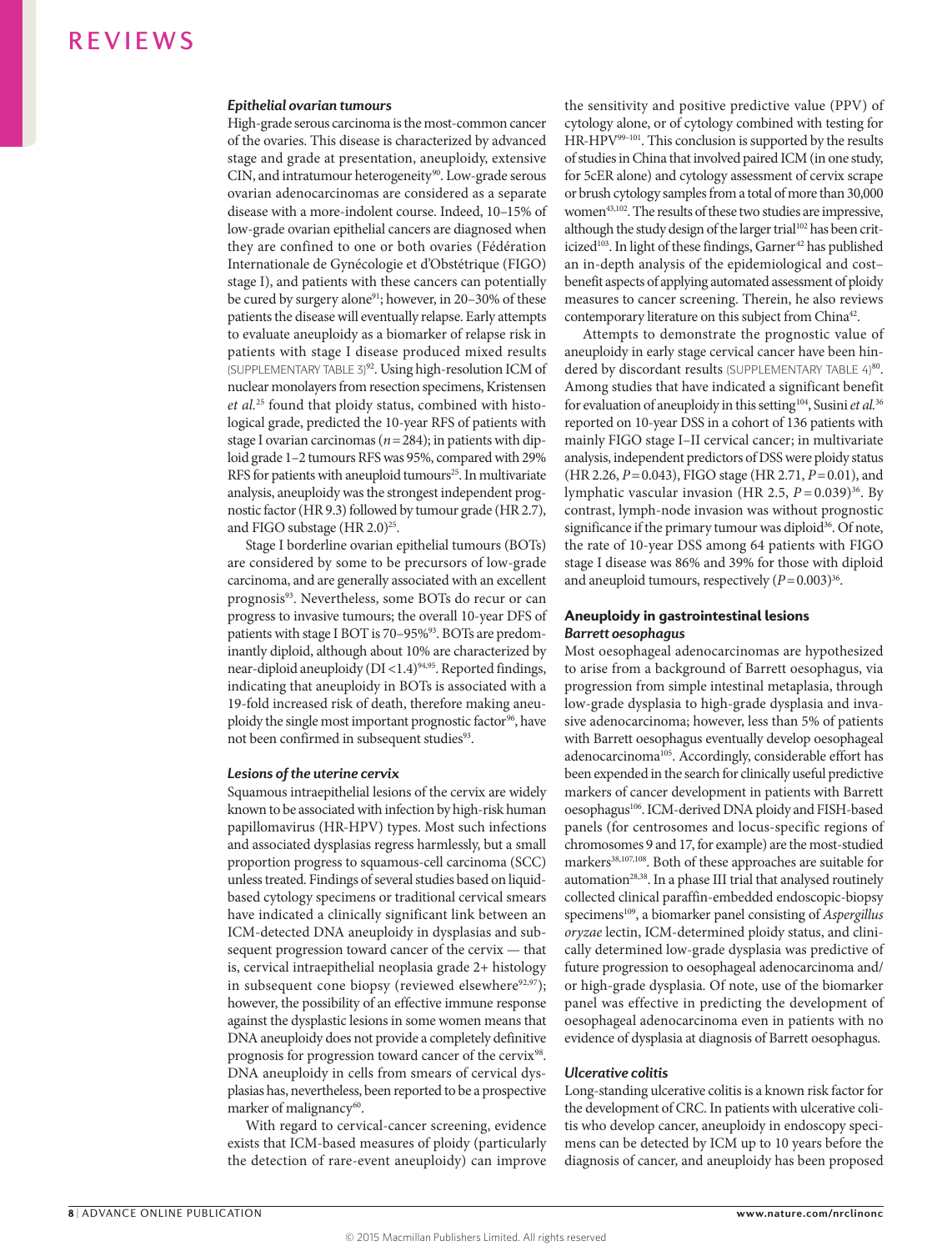as an independent biomarker to supplement risk assessment using the traditional risk factors of degree of inflammation and dysplasia<sup>110,111</sup>, as reviewed previously elsewhere<sup>112</sup>. According to studies by Gerling *et al.*<sup>113,114</sup> CRCs that arise on a background of ulcerative colitis are invariably aneuploid, differ genomically from sporadic CRCs, and carry the same prognosis as aneuploid CRC (SUPPLEMENTARY TABLE 5).

#### *Colorectal cancer*

CRC is the second leading cause of cancer-related death in Europe and North America<sup>115</sup>. Most patients with R0 resections of node-negative CRC are cured of the cancer by surgery alone, but an unacceptably large minority experience relapse owing to locoregional recurrence or distant metastasis, or both (5–15% of patients with stage I CRC and 20–40% of patients with stage II CRC)<sup>116</sup>. The problem of disease recurrence is particularly pronounced for patients with Union for International Cancer Control (UICC) stage II (pT3–pT4N0M0) CRC, as these patients are not normally offered adjuvant therapy, despite the fact that up to a third will experience relapse after surgery alone116. Molecular classification of CRC is mainly based on microsatellite-instability (MSI) status and mutations in *KRAS* or *BRAF*117. With regards to aneuploidy, despite methodological failings and insufficient sample sizes for TNM stratification in many early studies of this characteristic<sup>64</sup>, the findings of two meta-analyses support the use of cytometric aneuploidy as a prognostic factor in patients with stage II-III CRC<sup>118,119</sup>. In addition, three large-scale DNA-cytometry studies, in which the authors performed multivariate analyses, have demonstrated an independent prognostic benefit of DNA aneuploidy in defined cohorts of patients with M0 CRC (particular those with stage II CRC; TABLE 1) $62,120,121$ . In one of these studies, Sinicrope *et al.*121 measured the relative prognostic value of FCMdetermined aneuploidy and MSI in fixed archival tumour specimens from a cohort of 528 patients with stage II– III colon cancer. The groups of patients presenting with MSI or with diploid microsatellite-stable (MSS) tumours had an almost identical good prognosis (based on 5-year overall survival), compared with the patients with aneuploid tumours (HR 0.65, *P*=0.022, and HR 0.62, *P*=0.002, respectively). In another of these studies, Mouradov *et al.*120 evaluated the 5-year DFS of patients with stage II–III CRC in the UK VICTOR trial (*n*=822) and an independent Australian population cohort (*n*=375) in relation to measures of MSI, aneuploidy (CIN), and mutations in *KRAS*, *NRAS*, *BRAF*, *PIK3CA*, *FBXW7*, and *TP53*, and loss of heterozygosity (LOH) at chromosome 18q. None of the specific gene mutations showed prognostic value, whereas MSI (HR 0.58,  $P=0.021$ ) and aneuploidy (HR 1.54, *P*=0.005) emerged as independent indicators of relatively good and poor prognosis (5-year DFS), respectively<sup>120</sup>. In this study<sup>120</sup>, the negative prognostic value of aneuploidy was greater than that of the Watanabe LOH prognostic indicator<sup>122</sup>. In the most-recently published of the three large-scale studies, Hveem *et al.*62 evaluated the effect of tumour ploidy status at presentation on 5-year and 10-year overall survival and 10-year RFS in a stage-stratified consecutive cohort of 952 patients

with stage I–III CRC at a single Norwegian institution. The overall negative prognostic value of aneuploidy in these patients was comparable to that observed in other studies in patients with stage II–III CRC (HR 1.56,  $P=0.007$ ). As reported elsewhere<sup>123</sup>, the probability of relapse was similar for patients with aneuploid stage II and those with aneuploid stage III tumours, although for patients with diploid stage II tumours, multivariate analysis revealed a significantly better prognosis (HR 2.19,  $P = 0.002$ ; SUPPLEMENTARY TABLE 6)<sup>62</sup>.

Calistri and colleagues<sup>124</sup> have demonstrated the existence of two genetically distinct types of aneuploid CRC that can be distinguished by their characteristic DI, with these 'low-aneuploid' (DI <1.4) and 'high-aneuploid' (DI >1.6) tumour subtypes also demonstrating a higher frequency of *KRAS* and *TP53* mutations than diploid tumours. In 2013, Domingo *et al.*117 screened a cohort of patients with stage II–III CRC from the VICTOR trial (*n*=906) for somatic mutations; using logistic regression, clustering, and Bayesian network analysis, in which DNA aneuploidy was considered to be a marker of CIN, the investigators identified seven molecular categories of CRC, and correlated these mutations with ICM-derived DNA-ploidy status<sup>117</sup>. As in the study by Calistri et al.<sup>124</sup>, this analysis revealed the existence of two types of aneuploid CRC, one associated with the presence of node-positive tumours, and the other with a predominantly distal localization of the tumour and preferential occurrence in men<sup>117</sup>.

Thus, a strong evidence base supports the prognostic use of ploidy status in patients with stage II carcinomas of both the colon and rectum, with the findings of large studies incorporating multivariate analyses indicating that tumour diploidy is an even stronger marker of a good prognosis than MSI<sup>62,120,121</sup>. In patients with ulcerative colitis, evidence supports the addition of ploidy status to traditional risk indicators for prediction of disease progression towards CRC.

#### Aneuploidy in lung cancer

Owing to the relatively high incidence, typically late presentation, and poor overall prognosis of non-small-cell lung cancer (NSCLC), the use of many molecular biomarkers has been proposed to improve diagnosis, prediction, and prognostication<sup>125,126</sup>, although none of these markers has been adopted into routine clinical practice. Bronchoscopy with cytology of bronchial washings, bronchial brushings, and bronchial FNA samples continues to form the basis of early detection of NSCLC.

Aneuploidy detected using either FISH or ICM has been shown to have potential for reducing the incidence of overdiagnosis of NSCLC based on cytology findings alone39 . In this study, FISH and ICM-based DNA cytometry were used to evaluate 210 consecutive tissue samples after cytological analysis: 70 with positive cytology results, 70 with negative cytology findings, and 70 with inconclusive or equivocal cytology results<sup>39</sup>. For the entire cohort of 210 patients, cytology, FISH, and DNA cytometry analyses gave sensitivities for the detection of cancer cells of 84%, 78%, 79%, respectively, and had specificities of 70%, 98%, 98%, respectively<sup>39</sup>. For the 70 patients with 'cytology equivocal' samples, FISH and DNA cytometry were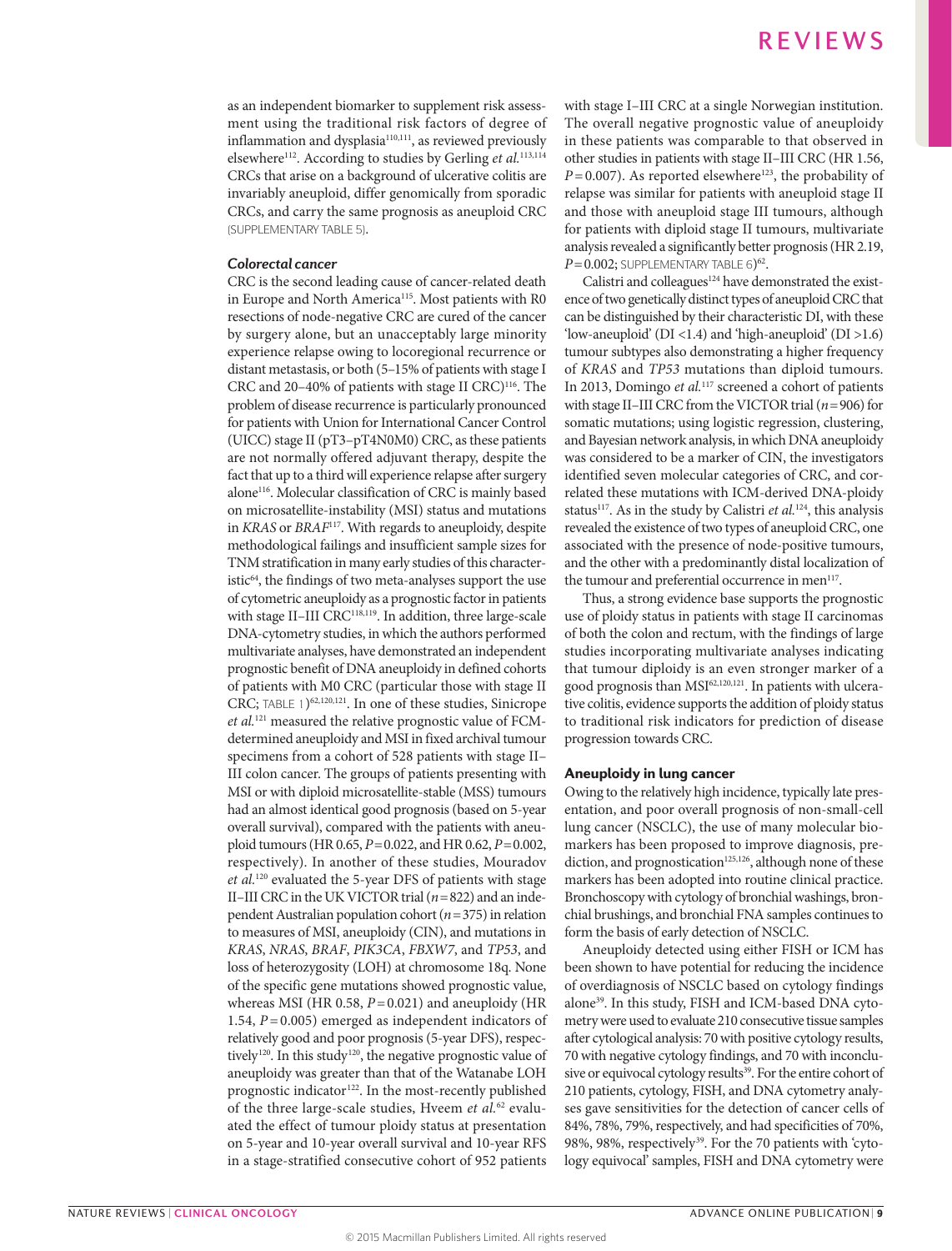associated with correct classification rates (CCRs) of 79% and 83%, respectively<sup>39</sup>. In their paper, the investigators also considered the cost-effectiveness and most-appropriate application of the two methods concluding that analysis using DNA cytometry carries ~20% of the cost of FISH and is less time-consuming; however, FISH is preferable for the analysis of samples with only a few atypical cells<sup>39</sup>.

In addition, findings of several studies have shown that aneuploidy detection using DNA cytometry or chromosome FISH in sputum samples can improve the sensitivity and specificity of cytology for the detection of early signs of NSCLC in populations at a high risk of this disease, including heavy smokers; bronchoscopy and resection histology represented the gold-standard diagnostic approach for the comparisons in these studies<sup>127-131</sup>. Moreover, a meta-analysis of results from cytometry studies published before 2000 revealed the risk of NSCLCrelated death to be substantially lower in patients with diploid versus aneuploid tumours (the ORs for death at 2, 3, and 5 years after surgery were 0.51, 0.67, and 0.87, respectively;  $P < 0.0001$ )<sup>132</sup>.

In summary, when applied to cancer screening in heavy smokers and in diagnostic pulmonary cytology, ploidy analysis has the potential to improve the sensitivity of cancer detection and reduce overdiagnosis. The use of existing automated 'batch process' ICM can enable low-cost screening-scale processing of samples. For prognostication in patients with lung cancer, the use of ploidy analysis is restricted to NSCLC, where 2-year survival for patients with diploid cancers is reported to be double that for patients with aneuploid lesions<sup>132,133</sup>. For patients with small-cell lung cancers, which are predominantly aneuploid, DNA cytometry is likely to have limited or no prognostic value<sup>134</sup>.

#### Aneuploidy in urogenital cancer *Prostate carcinoma*

*Significance of aneuploidy in needle-biopsy samples.* More than 20% of the prostate carcinomas that are classified as organ-confined (T1 or T2) based on digital rectal examination and ultrasonography are later found to be locally advanced at prostatectomy<sup>135,136</sup>. The strength of the biopsy-based Gleason scoring system is that it takes into account intratumour heterogeneity, which is commonly seen in this cancer; however, this score is a subjective measure and, despite continuous advances in the effectiveness of this approach, considerable room for improvement in both accuracy and reproducibility remains<sup>137</sup>. Aneuploidy assessment offers a moreobjective measure, which correlates closely with Gleason score in resection material<sup>136,138,139</sup>. Despite encouraging reports published before 2000 of an important multivariate-independent prognostic role of ploidy assessment<sup>140</sup>, findings of more-recent studies suggest that, although aneuploidy is a significant predictor of clinical outcome, analysis of this characteristic does not add much information over that provided by established prognostic factors (SUPPLEMENTARY TABLE 7) 55. In a single study in which authors reported on the prognostic value of ICMderived ploidy status based on nuclear suspensions from needle-biopsy specimens from 94 patients undergoing brachytherapy, aneuploidy in the needle-biopsy specimen with the highest Gleason grade was a strong multivariate predictor of relapse (HR 5.13)<sup>141</sup>. The usefulness of DNAploidy status, compared with Gleason score, in predicting disease progression in patients with prostate cancer who are under active surveillance remains unknown<sup>140</sup>.

In a trial involving 149 patients with advanced-stage prostate cancer (stage T2–T3) who received either radiotherapy or radiotherapy plus short-term total androgen ablation (TAB)<sup>142</sup>, DNA aneuploidy in needle-biopsy specimens was an independent predictor of poor overall survival (HR 1.55,  $P=0.03$ ), but not metastatic relapse. This prognostic effect of non-diploidy was entirely attributable to the poor survival of the patients who received radiotherapy plus TAB; the overall survival for patients in the radiotherapy-alone cohort was not significantly influenced by the ploidy status of pretreatment needle-biopsy samples<sup>142,143</sup>.

*Prognostic value of aneuploidy in prostatectomy specimens.* The results of early cytometry studies generally indicated that aneuploidy in radical prostatectomy specimens is associated with a higher probability of relapse (reviewed elsewhere<sup>140,144</sup>). Findings of more-recent studies confirm both the univariate<sup>145</sup> and multivariate prognostic value of aneuploidy in prostatectomy samples (SUPPLEMENTARY TABLE 8)<sup>146-149</sup>. In particular, a potentially clinically relevant prognostic role of aneuploidy assessment has been indicated for the large number of resections performed in patients with a Gleason score of 7 (4+3 or 3+4): two papers<sup>146,149</sup>, in which authors examined the significance of ploidy status in this setting, reported a prognostic benefit of ploidy status for predicting 10-year DSS in multivariate analyses. Within the subgroup of 68 patients with a Gleason score of 7 in a study by Pretorius *et al*. 149, DNA ploidy was found to be the only significant predictor of early relapse, with 10-year DSS rates for patients with diploid (*n*=36) and aneuploid (*n*=6) tumours of 84% and 0%, respectively (HR 11.6, *P*<0.001); the remaining 26 patients had tetraploid tumours and an intermediate survival rate with a 10-year DSS rate of 64%. Surprisingly, Gleason score was not an independent predictor of relapse in this study<sup>149</sup> — as also shown in a pilot study of DNA cytometry in pretreatment biospy material by Keyes *et al*. 141 In a study at the Mayo clinic, Ward *et al*. 143 reported that ploidy status in resection material had an independent predictive value in a mixed cohort of patients with T2–T3 cancers who underwent prostatectomy for persistent cancer after primary radiotherapy (HR 2.03; *P*<0.008).

Most studies of ploidy status in patients with prostate cancer have demonstrated the presence of large numbers of tetraploid tumours. For example, in patients with low serum PSA levels, 36% of needle-biopsy samples contained tetraploid DNA — half of these samples were from lesions with volumes < $0.5$  ml<sup>150</sup>. Among the Gleason score 7 cancers reported by Pretorius et al.<sup>149</sup>, 38% were tetraploid. The significance of this finding is uncertain, but might relate to the fact that mitosis in tetraploid cells has been associated with a high probability of generating genomically unstable daughter cells<sup>151</sup>.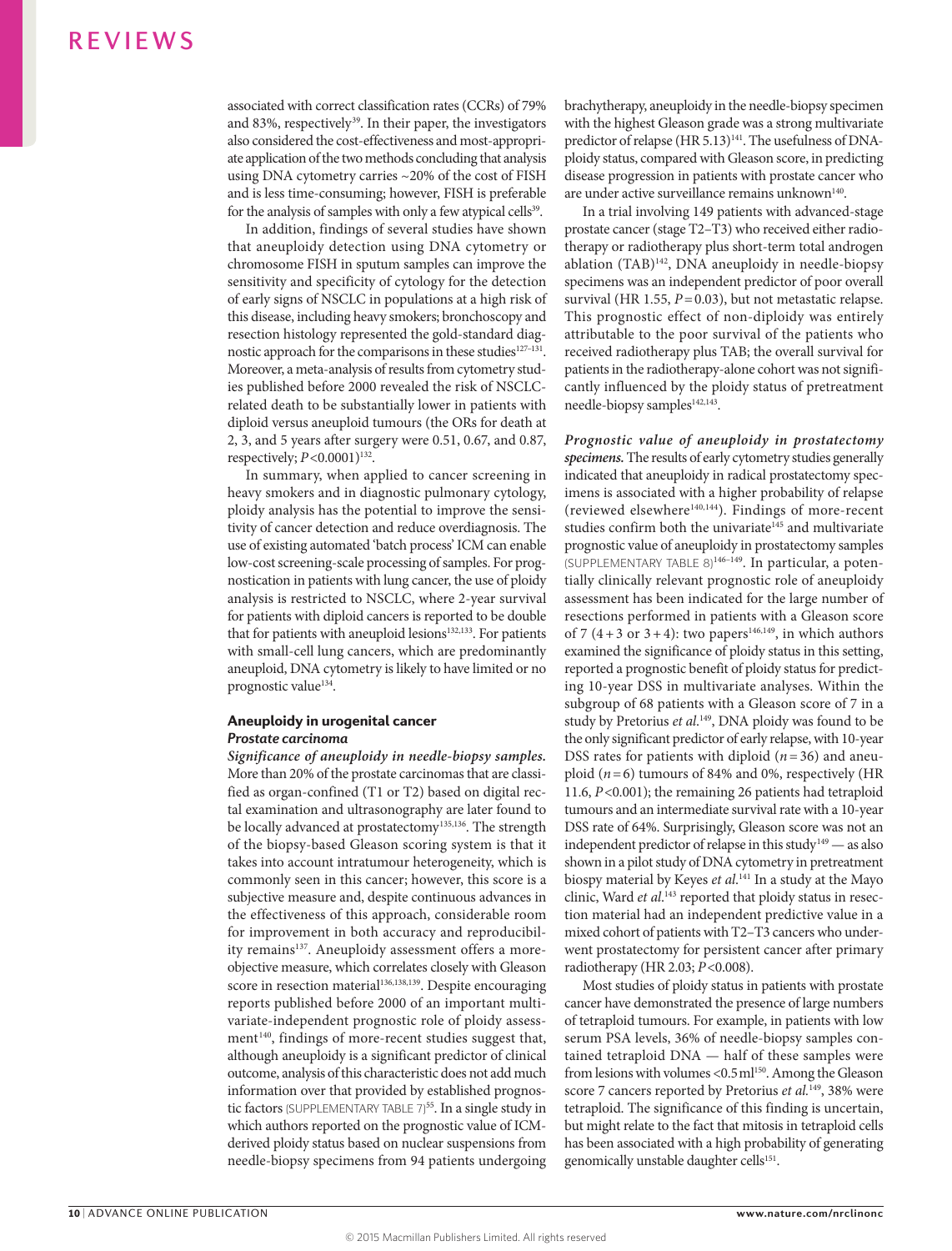Thus, all studies published to date indicate that prostate tumours that harbour aneuploid cells are more likely to recur following resection (SUPPLEMENTARY TABLES 7 and 8). What remains less clear is whether ploidy status adds much value to risk assessments beyond that of clinical stage and Gleason score. Following improvements in the procedure of Gleason grading, ploidy status has not always emerged as a significant predictor of outcome in multivariate analyses that include the traditional clinicopathological variables<sup>55</sup>. Of note, however, good interobserver agreement between histopathologists in expert studies might not be reflected when a scoring test is used in the clinic.

#### *Urinary bladder carcinoma*

More than half of all early stage (Ta and T1) urothelial cancers recur, and of these,  $\sim$ 20% recur at higher stage<sup>152</sup>. In 2003, Baak *et al.*30 introduced a method of fast automated ICM for measuring ploidy status in the nuclei of single cells in suspension. The investigators retrospectively studied the relationship between DNA ploidy and disease recurrence and progression based on pretreatment bladder-biopsy samples from 228 consecutive patients with Ta and T1 tumours<sup>30</sup>. With a median of 4-years of follow up, 88 patients experienced relapse and 13 had stage progression; in multivariate analysis, DNA-ICM features predicted recurrence and stage progression more accurately than classic prognostic factors, independent of treatment modality<sup>30</sup>. Similar findings in patients with early stage bladder carcinoma had previously been reported by other groups, based on tumour cells in bladder-biopsy samples, bladder washings, and voided urine<sup>153-155</sup>, although in immunocompromised patients, urinary tract polyomavirus infection can produce 'decoy' aneuploid cells that are not associated with neoplasia<sup>37</sup>.

Yamamoto *et al.*<sup>156</sup> confirmed ICM aneuploidy as a univariate predictor of recurrence (HR 1.64), but in a multivariate analysis, in which aneuploidy was compared with various other nontraditional candidate markers of recurrence, only tumour stage and tumour shape emerged as independent predictive factors. In patients with muscleinvasive (T2) disease, ploidy status according to FCM was found to be a strong multivariate predictor of DFS following radical cystectomy (for a summary of these and other reports see SUPPLEMENTARY TABLE 9) 57.

#### DNA-ploidy analysis and DNA sequencing

The availability of high-throughput next-generation sequencing (NGS) has enabled the accurate detection of DNA mutations, copy-number alteration and chromosomal rearrangements; however, widespread adoption of this technology has been hindered by its costs and the expertise required to correctly interpret test results. By contrast, DNA-ploidy analysis is a relatively simple, economical, and robust methodology for detecting gross genomic alterations. DNA-ploidy and DNA-sequencing data are potentially complementary, with ploidy analysis providing an overview of the state of the cellular genome and DNA-sequence analysis providing details of the specific genetic changes. Undoubtedly, a need exists for in-depth mutation analysis, such as that provided by NGS, to unravel the molecular mechanisms underlying carcinogenesis. In many circumstances, however, an overview of gross DNA changes, as derived by ploidy analysis, might be as  $-$  if not perhaps more  $-$  useful for routine patient management that includes prognostication of relapse risk and survival, than the exhaustive and detailed results provided by NGS analysis. Currently, intratumoural genetic heterogeneity is of great scientific interest, and might be another factor that, in the long term, raises questions regarding the clinical significance of many NGS results<sup>158,159</sup>.

For a biomarker to be implemented in clinical practice, the cost–benefit ratio, test objectivity, positive and negative predictive values, turnaround times, and quality assurance all need to be considered. DNA-ploidy analysis certainly holds promise in all of these regards. Studies examining these factors in relation to NGS analyses and, critically, comparing the clinical utility of this approach with that of ploidy analysis are urgently required.

#### **Conclusions**

Owing to the extraordinary pace of advances in molecular biology, and in particular DNA-sequencing technologies, we are able to interrogate the human genome in ever-increasing detail. Such investigations produce vast amounts of data, often demonstrate large numbers of mutations and polymorphisms in genes and their promoters, many of which might ultimately be of clinical significance, and produce results that will increasingly be used to direct clinical therapy. At the same time, mitotic dysregulation, which is a characteristic of most cancers, is accepted as a cause of large-scale genomic instability (CIN), which is associated with intratumour heterogeneity and clonal numerical chromosome aberrations and/or aneuploidy. The fact that aneuploidy has been found at the earliest stages of carcinogenesis has been taken as evidence that CIN is a fundamental process in the development of many or most cancers<sup>20,66,160,161</sup>.

For many cancers, specific biomarkers are now available that can be used clinically to assess patient prognosis and predict response to treatment, but these biomarkers often have no functionality in other tumour types. By contrast, DNA-ploidy status, which can be assessed in all tumours, acts as a marker of CIN, and has clear potential as a useful prognostic indicator of risk of relapse and/or disease progression in many tumour types — and can thus complement more-detailed gene-expression studies. Findings of early studies examining DNA ploidy in epithelial tumours were blighted by small sample sizes, inclusion of mixed populations of tumours of varying stage, and the use of a number of different analytical methodologies. Over the past decade, however, it has become apparent that, for histological material, DNA ICM is the analytical method of choice for enabling the assessment of samples containing low numbers of cells and also for the identification of tumour cells. The evidence discussed herein demonstrates the utility of DNA cytometry in a large number of tumour types, particularly when examining the prognosis of patients with carcinomas stratified by stage. Indeed, assessment of DNA ploidy has emerged as one of the strongest independent prognostic biomarkers in multivariate analysis for a number of defined patient groups with common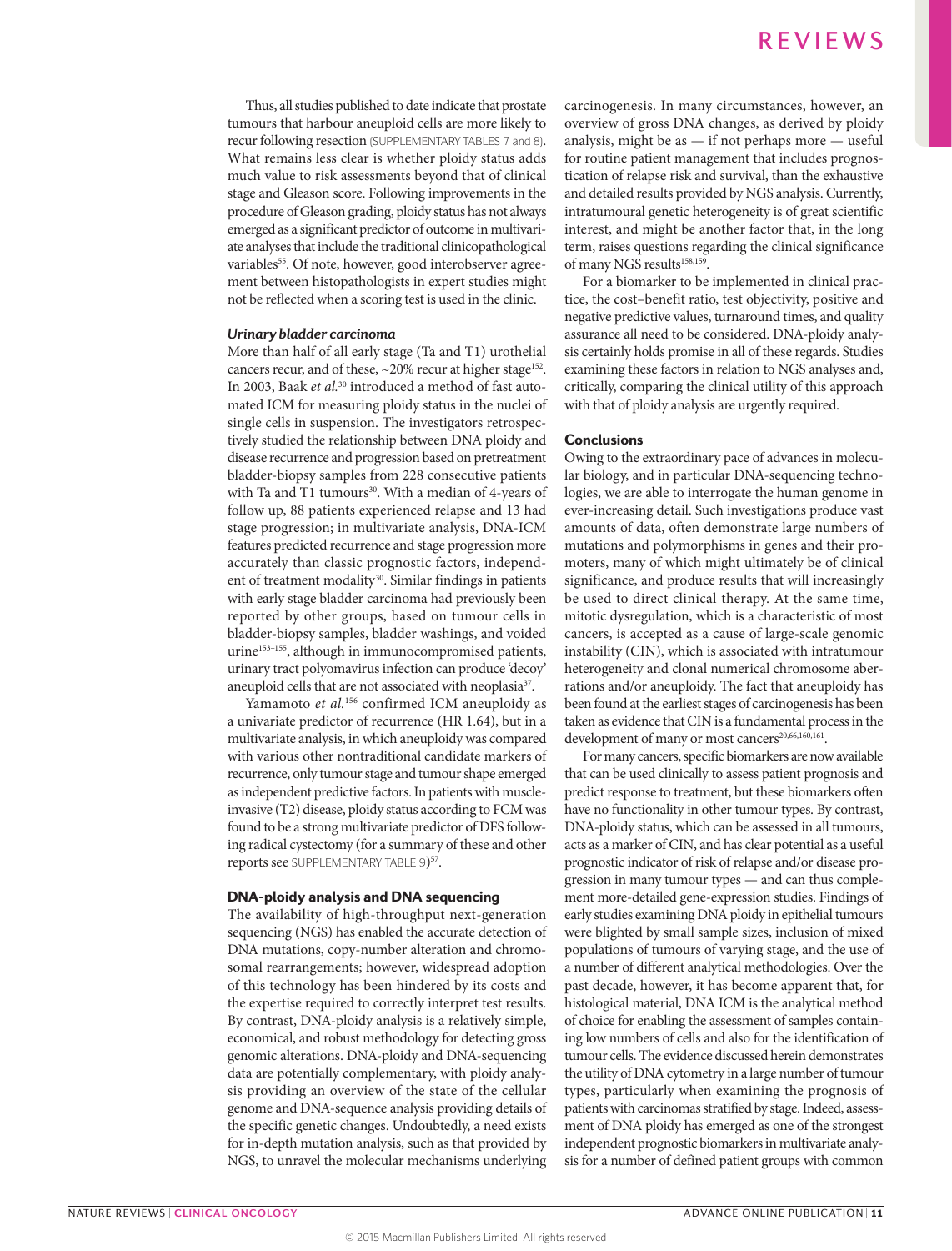carcinomas24,25,30,109,120,149,162. In multivariate analyses, use of ploidy status has occasionally been surpassed as a prognostic marker by other histological parameters (such as Gleason grade in prostate carcinoma), but the fact that expert studies of histological parameters often show levels of intraobserver agreement between histopathologists that are not necessarily applicable when a scoring test is applied more widely by non-experts should be recognized<sup>163</sup>. DNA ICM is a relatively simple and inexpensive test, which can be readily automated, and produces much-less-subjective results than routine histological assessment.

To optimize tumour treatment and management, the personalized-medicine paradigm is expected to develop further and to eventually become the norm. Even in the presence of underlying CIN, detailed interrogation of the genotypes of both tumour and normal tissues is expected to guide selection of the most-appropriate therapy. In the foreseeable future, conventional guidance from clinicopathological information, such as tumour stage and histopathological grade, will remain central to the assessment of patient prognosis and to disease management, although with increasing supplementation using other measures. We conclude that in the tumour types discussed herein, and also in others we have not reviewed, the case for including genome size as one of these measures is becoming very strong.

This Review is timely in light of the current academic interest in the role of large-scale genome instability in cancer development. It is accepted that aneuploidy is an inevitable result of CIN, and that this feature can be detected and quantified using DNA cytometry. From this fact, one might draw the conclusion that ploidy analysis using DNA cytometry should become a key part of the clinical evaluation of the tumour types evaluated in this Review. Despite technical imperfections in some situations, small patient numbers in others, and the clear need for replication studies in some settings, the consistency of results that are emerging from these disparate survival studies in different epithelial cancers is impossible to overlook. The evidence reviewed herein supports the use of DNA cytometry as a potential prognostic tool in patients with most types of cancer.

- 1. Thorpe, P. H., Gonzalez-Barrera, S. & Rothstein, R. More is not always better: the genetic constraints of polyploidy. *Trends Genet.* **23**, 263–266 (2007).
- Davoli, T. & de Lange, T. The causes and consequences of polyploidy in normal development and cancer.
- *Annu. Rev. Cell Dev. Biol.* **27**, 585–610 (2011). 3. Oberringer, M. *et al.* Centrosome multiplication accompanies a transient clustering of polyploid cells during tissue repair. *Mol. Cell Biol. Res. Commun.* **2**, 190–196 (1999).
- Lara-Gonzalez, P., Westhorpe, F. G. & Taylor, S. S. The spindle assembly checkpoint. *Curr. Biol.* **22**, R966–R980 (2012).
- 5. Nam, H. J. & van Deursen, J. M. Cyclin B2 and p53 control proper timing of centrosome separation.
- *Nat. Cell Biol.* **16**, 538–549 (2014). 6. Rajagopalan, H. & Lengauer, C. Aneuploidy and cancer. *Nature* **432**, 338–341 (2004).
- 7. Rehen, S. K. *et al.* Constitutional aneuploidy in the normal human brain. *J. Neurosci.* **25**, 2176–2180 (2005).
- 8. Westra, J. W. *et al.* Neuronal DNA content variation (DCV) with regional and individual differences in the human brain. *J. Comp. Neurol.* **518**, 3981–4000 (2010).
- 9. Boveri, T. Concerning the origin of malignant tumours by Theodor Boveri. Translated and annotated by Henry Harris. *J. Cell Sci.* **121** (Suppl. 1), 1–84 (2008).
- 10. Davoli, T. *et al.* Cumulative haploinsufficiency and triplosensitivity drive aneuploidy patterns and shape the cancer genome. *Cell* **155**, 948–962 (2013).
- 11. King, R. W. When  $2+2=5$ : the origins and fates of aneuploid and tetraploid cells. *Biochim. Biophys. Acta* **1786**, 4–14 (2008).
- 12. de Carcer, G. & Malumbres, M. A centrosomal route for cancer genome instability. *Nat. Cell Biol.* **16**, 504–506 (2014).
- 13. Janssen, A., van der Burg, M., Szuhai, K., Kops, G. J. & Medema, R. H. Chromosome segregation errors as a cause of DNA damage and structural chromosome aberrations. *Science* **333**, 1895–1898 (2011).
- 14. Losada, A. Cohesin in cancer: chromosome segregation and beyond. *Nat. Rev. Cancer* **14**, 389–393 (2014).
- 15. Lee, H. How chromosome mis-segregation leads to cancer: lessons from *BubR1* mouse models. *Mol. Cell* **37**, 713–718 (2014).
- 16. Bakhoum, S. F. & Swanton, C. Chromosomal instability, aneuploidy, and cancer. *Front. Oncol.* **4**, 161 (2014).
- 17. McGranahan, N., Burrell, R. A., Endesfelder, D., Novelli, M. R. & Swanton, C. Cancer chromosomal instability: therapeutic and diagnostic challenges.
- *EMBO Rep.* **13**, 528–538 (2012). 18. Davaadelger, B., Shen, H. & Maki, C. G. Novel roles for p53 in the genesis and targeting of tetraploid cancer cells. *PLoS ONE* **9**, e110844 (2014).
- 19. Coward, J. & Harding, A. Size does matter: why polyploid tumor cells are critical drug targets in the war on cancer. *Front. Oncol.* **4**, 123 (2014).
- 20. Hanahan, D. & Weinberg, R. A. Hallmarks of cancer: the next generation. *Cell* **144**, 646–674 (2011).
- Vogelstein, B. et al. Genetic alterations during colorectal-tumor development. *N. Engl. J. Med.* **319**, 525–532 (1988).
- 22. Duesberg, P., Fabarius, A. & Hehlmann, R. Aneuploidy, the primary cause of the multilateral genomic instability of neoplastic and preneoplastic cells. *IUBMB Life* **56**, 65–81 (2004).
- 23. Pihan, G. & Doxsey, S. J. Mutations and aneuploidy: co-conspirators in cancer? *Cancer Cell* **4**, 89–94 (2003).
- 24. Belien, J. A. *et al.* Gross genomic damage measured by DNA image cytometry independently predicts gastric cancer patient survival. *Br. J. Cancer* **101**, 1011–1018 (2009).
- 25. Kristensen, G. B. *et al.* Large-scale genomic instability predicts long-term outcome for women with invasive stage I ovarian cancer. *Ann. Oncol.* **14**, 1494–1500 (2003).
- 26. Bol, M. G. *et al.* Correlation of grade of urothelial cell carcinomas and DNA histogram features assessed by flow cytometry and automated image cytometry.
- *Anal. Cell. Pathol.* **25**, 147–153 (2003). 27. Crisp, H., Burton, J. L., Stewart, R. & Wells, M. Refining the diagnosis of hydatidiform mole: image ploidy analysis and p57KIP2 immunohistochemistry. *Histopathology* **43**, 363–373 (2003).
- 28. Dunn, J. M. *et al.* Image cytometry accurately detects DNA ploidy abnormalities and predicts late relapse to high-grade dysplasia and adenocarcinoma in Barrett's oesophagus following photodynamic therapy. *Br. J. Cancer* **102**, 1608–1617 (2010).
- 29. Wohlrab, D., Klapperstuck, T., Holzhausen, H. J., Held, A. & Hein, W. DNA image cytometry on sections compared with flow cytometry in human bone metastases. *Oncol. Rep.* **14**, 1005–1012 (2005).
- 30. Baak, J. P. *et al.* DNA cytometric features in biopsies of TaT1 urothelial cell cancer predict recurrence and stage progression more accurately than stage, grade, or treatment modality. *Urology* **61**, 1266–1272 (2003).
- 31. Böcking, A., Giroud, F. & Reith, A. Consensus report of the European Society for Analytical Cellular Pathology task force on standardization of diagnostic DNA image cytometry. *Anal. Quant. Cytol. Histol.* **17**, 1–7 (1995).
- 32. Caspersson, T. O. History of the development of cytophotometry from 1935 to the present. *Anal. Quant. Cytol. Histol.* **9**, 2–6 (1987).
- 33. D'Urso, V., Collodoro, A., Mattioli, E., Giordano, A. & Bagella, L. Cytometry and DNA ploidy: clinical uses and molecular perspective in gastric and lung cancer. *J. Cell. Physiol.* **222**, 532–539 (2010).
- 34. Ross, J. S. *et al.* DNA ploidy and cell cycle analysis in breast cancer. *Am. J. Clin. Pathol.* **120** (Suppl.), S72–S84 (2003).
- 35. Biesterfeld, S., Beckers, S., Del, C., V & Schramm, M. Feulgen staining remains the gold standard for precise DNA image cytometry. *Anticancer Res.* **31**, 53–58 (2011).
- 36. Susini, T. *et al.* DNA ploidy is stronger than lymph node metastasis as prognostic factor in cervical carcinoma: 10-year results of a prospective study. *Int. J. Gynecol. Cancer* **21**, 678–684 (2011).
- 37. Kipp, B. R., Sebo, T. J., Griffin, M. D., Ihrke, J. M. & Halling, K. C. Analysis of polyomavirus-infected renal transplant recipients' urine specimens: correlation of routine urine cytology, fluorescence *in situ* hybridization, and digital image analysis. *Am. J. Clin. Pathol.* **124**, 854–861 (2005).
- 38. Rygiel, A. M. *et al.* Efficient automated assessment of genetic abnormalities detected by fluorescence *in situ*  hybridization on brush cytology in a Barrett esophagus surveillance population. *Cancer* **109**, 1980–1988 (2007).
- 39. Schramm, M. *et al.* Equivocal cytology in lung cancer diagnosis: improvement of diagnostic accuracy using adjuvant multicolor FISH, DNA-image cytometry, and quantitative promoter hypermethylation analysis. *Cancer Cytopathol.* **119**, 177–192 (2011).
- 40. Barr Fritcher, E. G. *et al.* Correlating routine cytology, quantitative nuclear morphometry by digital image analysis, and genetic alterations by fluorescence *in situ*  hybridization to assess the sensitivity of cytology for detecting pancreatobiliary tract malignancy. *Am. J. Clin. Pathol.* **128**, 272–279 (2007).
- 41. Debes, J. D. *et al.* p300 modulates nuclear morphology in prostate cancer. *Cancer Res.* **65**, 708–712 (2005).
- 42. Garner, D. Clinical application of DNA ploidy to cervical cancer screening: a review. *World J. Clin. Oncol.* **5**, 931–965 (2014).
- 43. Sun, X. R., Wang, J., Garner, D. & Palcic, B. Detection of cervical cancer and high grade neoplastic lesions by a combination of liquid-based sampling preparation and DNA measurements using automated image cytometry. *Cell. Oncol.* **27**, 33–41 (2005).
- 44. Auffermann, W., Fohlmeister, I. & Böcking, A. Diagnostic and prognostic value of DNA image cytometry in myelodysplasia. *J. Clin. Pathol.* **41**, 604–608 (1988).
- 45. Yildirim-Assaf, S. *et al.* The prognostic significance of determining DNA content in breast cancer by DNA image cytometry: the role of high grade aneuploidy in node negative breast cancer. *J. Clin. Pathol.* **60**, 649–655 (2007).
- 46. Pradhan, M. *et al.* Prognostic importance of DNA ploidy and DNA index in stage I and II endometrioid adenocarcinoma of the endometrium. *Ann. Oncol.* **23**, 1178–1184 (2011).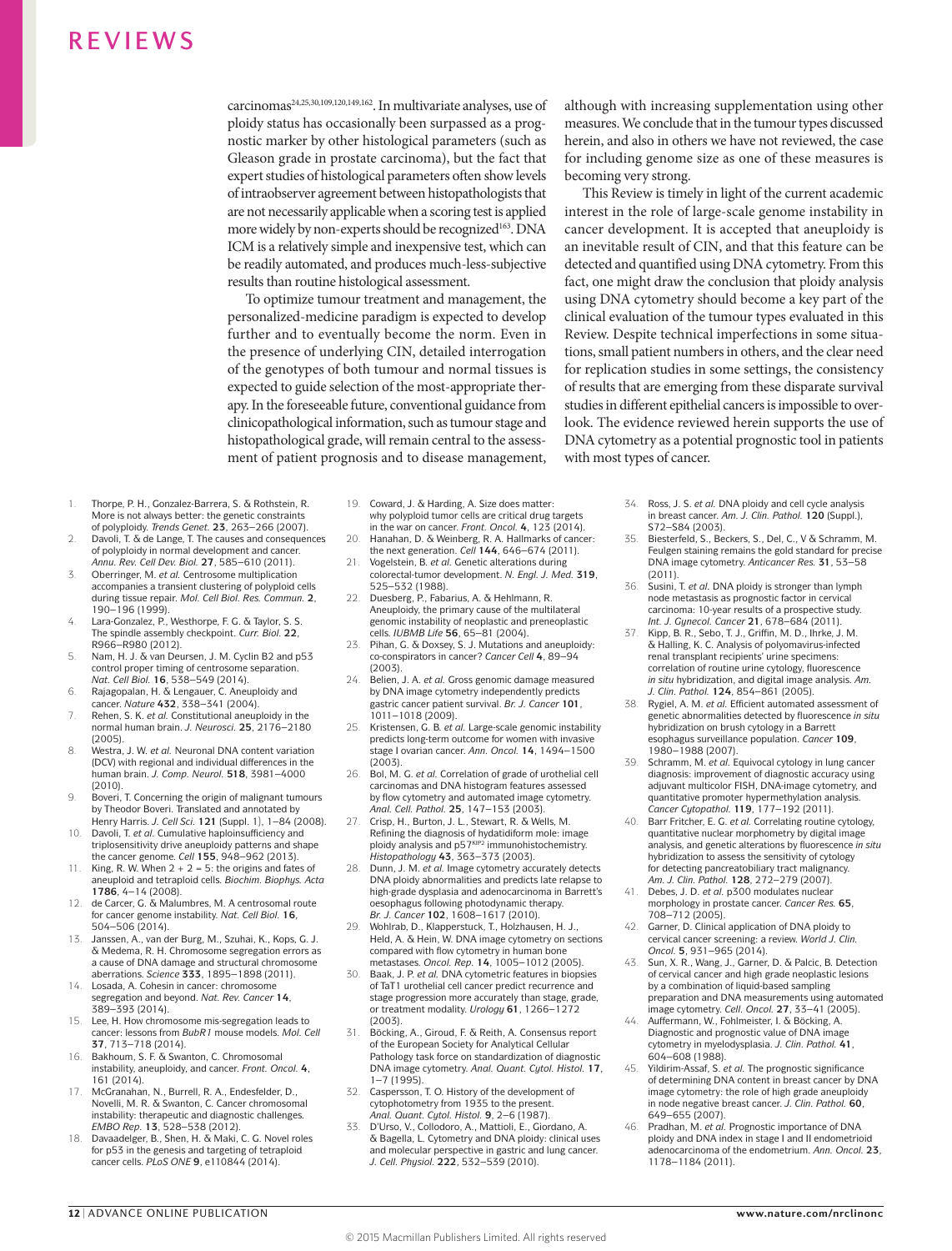- 47. Bagwell, C. B. *et al.* Optimizing flow cytometric DNA ploidy and S-phase fraction as independent prognostic markers for node-negative breast cancer specimens. *Cytometry* **46**, 121–135 (2001).
- 48. Jonas, S. *et al.* Prognostic significance of the DNA-index in liver transplantation for hepatocellular carcinoma in cirrhosis. *Ann. Surg.* **250**, 1008–1013 (2009).
- 49. Wenger, C. R. & Clark, G. M. S-phase fraction and breast cancer — a decade of experience. *Breast Cancer Res. Treat.* **51**, 255–265 (1998).
- 50. Hiddemann, W. *et al.* Convention on nomenclature for DNA cytometry. Committee on Nomenclature, Society for Analytical Cytology. *Cancer Genet. Cytogenet.* **13**, 181–183 (1984).
- 51. Haroske, G. *et al.* Fourth updated ESACP consensus report on diagnostic DNA image cytometry. *Anal. Cell. Pathol.* **23**, 89–95 (2001).
- 52. Benson, N. A. & Braylan, R. C. Evaluation of sensitivity in DNA aneuploidy detection using a mathematical model. *Cytometry* **15**, 53–58 (1994).
- 53. So, M. J. *et al.* Factors that influence the measurement of prostate cancer DNA ploidy and proliferation in paraffin embedded tissue evaluated by flow cytometry. *Mod. Pathol.* **14**, 906–912 (2001).
- 54. Sebo, T. J. *et al.* Perineural invasion and MIB-1 positivity in addition to Gleason score are significant preoperative predictors of progression after radical retropubic prostatectomy for prostate cancer. *Am. J. Surg. Pathol.* **26**, 431–439 (2002).
- 55. Tollefson, M. *et al.* Prostate cancer Ki-67 (MIB-1) expression, perineural invasion and Gleason score as biopsy-based prefictors of prostate cancer mortality: the Mayo model. *Mayo Clin. Proc.* **89**, 308–318 (2014).
- 56. Giroud, F., Haroske, G., Reith, A. & Böcking, A. 1997 ESACP consensus report on diagnostic DNA image cytometry. Part II: specific recommendations for quality assurance. European Society for Analytical Cellular Pathology. *Anal. Cell. Pathol.* **17**, 201–208 (1998).
- 57. Haroske, G., Giroud, F., Reith, A. & Böcking, A. 1997 ESACP consensus report on diagnostic DNA image cytometry. Part I: basic considerations and recommendations for preparation, measurement and interpretation. European Society for Analytical Cellular Pathology. *Anal. Cell. Pathol.* **17**, 189–200 (1998).
- 58. Ormerod, M. G., Tribukait, B. & Giaretti, W. Consensus report of the task force on standardisation of DNA flow cytometry in clinical pathology. DNA Flow Cytometry Task Force of the European Society for Analytical Cellular Pathology. *Anal. Cell. Pathol.* **17**, 103–110 (1998).
- 59. Sperandio, M. *et al.* Predictive value of dysplasia grading and DNA ploidy in malignant transformation of oral potentially malignant disorders. *Cancer Prev. Res. (Phila.)* **6**, 822–831 (2013).
- Hering, B., Horn, L. C., Nenning, H. & Kuhndel, K. Predictive value of DNA cytometry in CIN 1 and 2. Image analysis of 193 cases. *Anal. Quant. Cytol. Histol.*
- **22**, 333–337 (2000). 61. Pradhan, M., Abeler, V. M., Danielsen, H. E., Tropé, C. G. & Risberg, B. A. Image cytometry DNA ploidy correlates with histological subtypes in endometrial carcinomas. *Mod. Pathol.* **19**, 1227–1235 (2006).
- 62. Hveem, T. S. *et al.* Prognostic impact of genomic instability in colorectal cancer. *Br. J. Cancer* **110**, 2159–2164 (2014).
- 63. Laubert, T. *et al.* Aneuploidy and elevated CEA indicate an increased risk for metachronous metastasis in colorectal cancer. *Int. J. Colorectal Dis.* **28**, 767–775 (2013).
- 64. Grabsch, H., Kerr, D. & Quirke, P. Is there a case for routine clinical application of ploidy measurements in gastrointestinal tumours? *Histopathology* **45**, 312–334 (2004).
- 65. Park, S. Y. *et al.* Heterogeneity for stem cell-related markers according to tumor subtype and histologic stage in breast cancer. *Clin. Cancer Res.* **16**, 876–887 (2010).
- Newburger, D. E. et al. Genome evolution during progression to breast cancer. *Genome Res.* **23**, 1097–1108 (2013).
- 67. Arpino, G. *et al.* Gene expression profiling in breast cancer: a clinical perspective. *Breast* **22**, 109–120 (2013).
- 68. Habermann, J. K. *et al.* The gene expression signature of genomic instability in breast cancer is an independent predictor of clinical outcome. *Int. J. Cancer* **124**, 1552–1564 (2009).
- 69. Szasz, A. M. *et al.* The CIN4 chromosomal instability qPCR classifier defines tumor aneuploidy and stratifies outcome in grade 2 breast cancer. *PLoS ONE* **8**, e56707 (2013).
- 70. Tryggvadottir, L. *et al.* Tumour diploidy and survival in breast cancer patients with *BRCA2* mutations. *Breast Cancer Res. Treat.* **140**, 375–384 (2013).
- 71. Pinto, A. E. *et al.* DNA ploidy is an independent predictor of survival in breast invasive ductal carcinoma: a long-term multivariate analysis of 393 patients. *Ann. Surg. Oncol.* **20**, 1530–1537 (2013).
- 72. Karra, H. *et al.* Securin predicts aneuploidy and survival in breast cancer. *Histopathology* **60**, 586–596 (2012).
- 73. Gazic, B. *et al.* S-phase fraction determined on fine needle aspirates is an independent prognostic factor in breast cancer — a multivariate study of 770 patients. *Cytopathology* **19**, 294–302 (2008).
- 74. Mandard, A. M. *et al.* Prognostic value of DNA cytometry in 281 premenopausal patients with lymph node negative breast carcinoma randomized in a control trial: multivariate analysis with Ki-67 index, mitotic count, and microvessel density. *Cancer* **89**, 1748–1757 (2000).
- 75. Pinto, A. E., Andre, S., Pereira, T., Silva, G. & Soares, J. DNA flow cytometry but not telomerase activity as predictor of disease-free survival in pT1–2/N0/G2 breast cancer. *Pathobiology* **73**, 63–70 (2006).
- 76. Moureau-Zabotto, L. *et al.* Combined flow cytometry determination of S-phase fraction and DNA ploidy is an independent prognostic factor in node-negative invasive breast carcinoma: analysis of a series of 271 patients with stage I and II breast cancer. *Breast Cancer Res. Treat.* **91**, 61–71 (2005).
- Li, L. et al. Genomic instability and proliferative activity as risk factors for distant metastases in breast cancer. *Br. J. Cancer* **99**, 513–519 (2008).
- 78. Hicks, J. *et al.* Novel patterns of genome rearrangement and their association with survival in breast cancer. *Genome Res.* **16**, 1465–1479 (2006).
- 79. Chavez-Uribe, E. *et al.* Hypoploidy defines patients with poor prognosis in breast cancer. *Oncol. Rep.* **17**, 1109–1114 (2007).
- 80. Gadducci, A., Barsotti, C., Cosio, S., Domenici, L. & Riccardo, G. A. Smoking habit, immune suppression, oral contraceptive use, and hormone replacement therapy use and cervical carcinogenesis: a review of the literature. *Gynecol. Endocrinol.* **27**, 597–604 (2011).
- 81. Matias-Guiu, X. & Davidson, B. Prognostic biomarkers in endometrial and ovarian carcinoma. *Virchows Arch.*
- **464**, 315–331 (2014). 82. Werner, H. M. & Salvesen, H. B. Current status of molecular biomarkers in endometrial cancer. *Curr. Oncol. Rep.* **16**, 403 (2014).
- 83. Mauland, K. K., Wik, E. & Salvesen, H. B. Clinical value of DNA content assessment in endometrial cancer. *Cytometry B Clin. Cytom.* **86**, 154–163 (2014).
- 84. Steinbakk, A. *et al.* Biomarkers and microsatellite instability analysis of curettings can predict the behavior of FIGO stage I endometrial endometrioid adenocarcinoma. *Mod. Pathol.* **24**, 1262–1271  $(2011).$
- 85. Wik, E. *et al.* Deoxyribonucleic acid ploidy in endometrial carcinoma: a reproducible and valid prognostic marker in a routine diagnostic setting. *Am. J. Obstet. Gynecol.* **201**, 603–607 (2009).
- 86. Lim, P. *et al.* Low-risk endometrial carcinoma: assessment of a treatment policy based on tumor ploidy and identification of additional prognostic indicators. *Gynecol. Oncol.* **73**, 191–195 (1999).
- Mangili, G. et al. The role of DNA ploidy in postoperative management of stage I endometrial cancer. *Ann. Oncol.* **19**, 1278–1283 (2008).
- 88. Hogberg, T. *et al.* A prospective population-based management program including primary surgery and postoperative risk assessment by means of DNA ploidy and histopathology. Adjuvant radiotherapy is not necessary for the majority of patients with FIGO stage I–II endometrial cancer. *Int. J. Gynecol. Cancer* **14**, 437–450 (2004).
- Lindahl, B., Masback, A., Persson, J., Ranstam, J. & Willlen, R. Adenocarcinoma corpus uteri stage I–II: results of a treatment programme based upon cytometry. *Anticancer Res.* **29**, 4731–4735 (2009). 90. Vang, R., Shih Ie, M. & Kurman, R. J. Ovarian low-
- grade and high-grade serous carcinoma: pathogenesis, clinicopathologic and molecular biologic features, and diagnostic problems. *Adv. Anat. Pathol.* **16**, 267–282 (2009).
- 91. Jones, S. *et al.* Low-grade serous carcinomas of the ovary contain very few point mutations. *J. Pathol.* **226**, 413–420 (2012).
- 92. Fox, H. Ploidy in gynaecological cancers. *Histopathology* **46**, 121–129 (2005).
- 93. Tropé, C. G., Kaern, J. & Davidson, B. Borderline ovarian tumours. *Best. Pract. Res. Clin. Obstet. Gynaecol.* **26**, 325–336 (2012).
- 94. Pradhan, M. *et al.* Gross genomic alterations differ between serous borderline tumors and serous adenocarcinomas — an image cytometric DNA ploidy analysis of 307 cases with histogenetic implications. *Virchows Arch.* **454**, 677–683 (2009).
- 95. Flezar, M. S., But, I., Kavalar, R. & Us-Krasovec, M. Flow and image cytometric DNA ploidy, including 5c exceeding cells, of serous borderline malignant ovarian tumors. Correlation with clinicopathologic characteristics. *Anal. Quant. Cytol. Histol.* **25**, 139–145 (2003).
- 96. Kaern, J., Tropé, C. G., Kristensen, G. B., Abeler, V. M. & Pettersen, E. O. DNA ploidy; the most important prognostic factor in patients with borderline tumors of the ovary. *Int. J. Gynecol. Cancer* **3**, 349–358 (1993).
- 97. Böcking, A. & Nguyen, V. Q. Diagnostic and prognostic use of DNA image cytometry in cervical squamous intraepithelial lesions and invasive carcinoma. *Cancer* **102**, 41–54 (2004).
- 98. Reich, O. & Ballon, M. DNA cytometry as a first-line method for diagnosis of cervical precancer with respect to clinical behaviour. *Eur. J. Gynaecol. Oncol.* **31**, 372–374 (2010).
- 99. zur Hausen, H. Cervical carcinoma and human papillomavirus: on the road to preventing a major human cancer. *J. Natl Cancer Inst.* **93**, 252–253 (2001).
- 100. Lorenzato, M. *et al.* Usefulness of DNA ploidy measurement on liquid-based smears showing conflicting results between cytology and high-risk human papillomavirus typing. *Am. J. Clin. Pathol.* **118**, 708–713 (2002).
- 101. Lorenzato, M. *et al.* Contribution of DNA ploidy image cytometry to the management of ASC cervical lesions. *Cancer* **114**, 263–269 (2008).
- 102. Tong, H. *et al.* DNA ploidy cytometry testing for cervical cancer screening in China (DNACIC Trial): a prospective randomized, controlled trial. *Clin.*
- *Cancer Res.* **15**, 6438–6445 (2009). 103. Colditz, G. A. & Crowley, J. DNA cytometry testing for cervical cancer screening: approaches and reporting standards for new technologies. *Clin. Cancer Res.* **17**, 6971–6972 (2011).
- 104. Grote, H. J. *et al.* Prognostic significance of DNA cytometry in carcinoma of the uterine cervix FIGO stage IB and II. *Anal. Cell. Pathol.* **23**, 97–105 (2001).
- 105. Reid, B. J., Levine, D. S., Longton, G., Blount, P. L. & Rabinovitch, P. S. Predictors of progression to cancer in Barrett's esophagus: baseline histology and flow cytometry identify low- and high-risk patient subsets. *Am. J. Gastroenterol.* **95**, 1669–1676 (2000).
- 106. Reid, B. J., Li, X., Galipeau, P. C. & Vaughan, T. L. Barrett's oesophagus and oesophageal adenocarcinoma: time for a new synthesis. *Nat. Rev. Cancer* **10**, 87–101 (2010).
- 107. Borovicka, J. *et al.* Is there an advantage to be gained from adding digital image cytometry of brush cytology to a standard biopsy protocol in patients with Barrett's esophagus? *Endoscopy* **41**, 409–414 (2009).
- 108. Vogt, N., Schonegg, R., Gschossmann, J. M. & Borovicka, J. Benefit of baseline cytometry for surveillance of patients with Barrett's esophagus. *Surg. Endosc.* **24**, 1144–1150 (2010).
- 109. Bird-Lieberman, E. L. *et al.* Population-based study reveals new risk-stratification biomarker panel for Barrett's esophagus. *Gastroenterology* **143**, 927– 935 (2012).
- 110. Habermann, J. *et al.* Ulcerative colitis and colorectal carcinoma: DNA-profile, laminin-5 γ2 chain and cyclin A expression as early markers for risk assessment. *Scand. J. Gastroenterol.* **36**, 751–758 (2001). 111. Friis-Ottessen, M. *et al.* Telomere shortening
- correlates to dysplasia but not to DNA aneuploidy in longstanding ulcerative colitis. *BMC Gastroenterol.* **14**, 8 (2014).
- 112. Scarpa, M. *et al.* Inflammatory colonic carcinogenesis: a review on pathogenesis and immunosurveillance mechanisms in ulcerative colitis. *World J. Gastroenterol.* **20**, 6774–6785 (2014).
- Gerling, M. et al. High frequency of aneuploidy defines ulcerative colitis-associated carcinomas: a comparative prognostic study to sporadic colorectal carcinomas. *Ann. Surg.* **252**, 74–83 (2010).
- 114. Gerling, M. *et al.* Aneuploidy-associated gene expression signatures characterize malignant transformation in ulcerative colitis. *Inflamm. Bowel. Dis.* **19**, 691–703 (2013).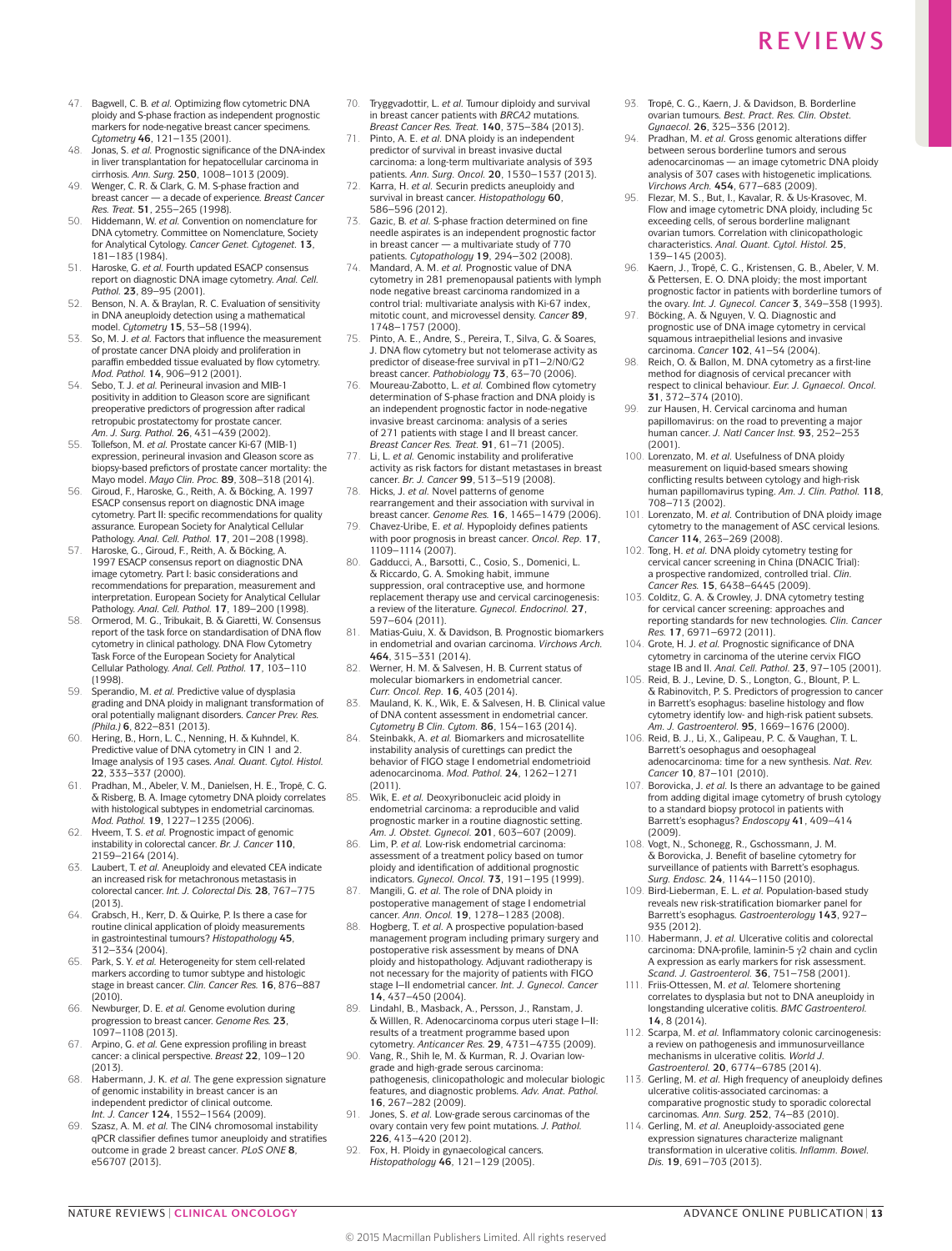- 115. Jemal, A., Center, M. M., DeSantis, C. & Ward, E. M. Global patterns of cancer incidence and mortality rates and trends. *Cancer Epidemiol. Biomarkers Prev.* **19**, 1893–1907 (2010).
- 116. Labianca, R. *et al.* Early colon cancer: ESMO Clinical Practice Guidelines for diagnosis, treatment and followup. *Ann. Oncol.* **24** (Suppl. 6), vi64–vi72 (2013).
- 117. Domingo, E. *et al.* Use of multivariate analysis to suggest a new molecular classification of colorectal cancer. *J. Pathol.* **229**, 441–448 (2013).
- 118. Walther, A., Houlston, R. & Tomlinson, I. Association between chromosomal instability and prognosis in colorectal cancer: a meta-analysis. *Gut* **57**, 941–950 (2008).
- 119. Araujo, S. E., Bernardo, W. M., Habr-Gama, A., Kiss, D. R. & Cecconello, I. DNA ploidy status and prognosis in colorectal cancer: a meta-analysis of published data. *Dis. Colon Rectum* **50**, 1800–1810 (2007).
- 120. Mouradov, D. *et al.* Survival in stage II/III colorectal cancer is independently predicted by chromosomal and microsatellite instability, but not by specific driver mutations. *Am. J. Gastroenterol.* **108**, 1785–1793 (2013).
- 121. Sinicrope, F. A. *et al.* Prognostic impact of microsatellite instability and DNA ploidy in human colon carcinoma patients. *Gastroenterology* **131**, 729–737 (2006).
- 122. Watanabe, T. *et al.* Chromosomal instability (CIN) phenotype, CIN high or CIN low, predicts survival for colorectal cancer. *J. Clin. Oncol.* **30**, 2256–2264 (2012).
- 123. Risques, R. A. *et al.* Genetic pathways and genomewide determinants of clinical outcome in colorectal cancer. *Cancer Res.* **63**, 7206–7214 (2003).
- 124. Calistri, D. *et al.* KRAS, p53 and BRAF gene mutations and aneuploidy in sporadic colorectal cancer
- progression. *Cell. Oncol.* **28**, 161–166 (2006). 125. Foss, K. M. *et al.* miR-1254 and miR-574-5p: serumbased microRNA biomarkers for early-stage non-small cell lung cancer. *J. Thorac. Oncol.* **6**, 482–488 (2011).
- 126. Coate, L. E., John, T., Tsao, M. S. & Shepherd, F. A. Molecular predictive and prognostic markers in non-small-cell lung cancer. *Lancet Oncol.* **10**, 1001–1010 (2009).
- 127. Marek, W., Richartz, G., Philippou, S., Marek, L. & Kotschy-Lang, N. Sputum screening for lung cancer in radon exposed uranium miners: a comparison of semi-automated sputum cytometry and conventional cytology. *J. Physiol. Pharmacol.* **58** (Suppl. 5), 349–361 (2007).
- 128. Kemp, R. A., Reinders, D. M. & Turic, B. Detection of lung cancer by automated sputum cytometry. *J. Thorac. Oncol.* **2**, 993–1000 (2007).
- 129. Yang, J. & Zhou, Y. Detection of DNA aneuploidy in exfoliated airway epithelia cells of sputum specimens by the automated image cytometry and its clinical value in the identification of lung cancer. *J. Huazhong.*
- *Univ. Sci. Technolog. Med. Sci.* **24**, 407–410 (2004). 130. Xing, S. *et al.* Predictive value of image cytometry for diagnosis of lung cancer in heavy smokers. *Eur. Respir. J.* **25**, 956–963 (2005).
- 131. Varella-Garcia, M. Chromosomal and genomic changes in lung cancer. *Cell Adh. Migr.* **4**, 100–106 (2010).
- 132. Choma, D., Daures, J. P., Quantin, X. & Pujol, J. L. Aneuploidy and prognosis of non-small-cell lung cancer: a meta-analysis of published data. *Br. J. Cancer* **85**, 14–22 (2001).
- 133. Dyszkiewicz, W., Kasprzyk, M., Piwkowski, C., Gasiorowski, L. & Ramlau, R. The prognostic value of DNA content analysis in patients with squamous cell lung cancer treated surgically. *Lung Cancer* **29**, 161–167 (2000).
- 134. Petersen, I. *et al.* Core classification of lung cancer: correlating nuclear size and mitoses with ploidy and clinicopathological parameters. *Lung Cancer* **65**, 312–318 (2009).
- 135. Sebo, T. J. *et al.* Predicting prostate carcinoma volume and stage at radical prostatectomy by assessing needle biopsy specimens for percent surface area and cores positive for carcinoma, perineural invasion, Gleason score, DNA ploidy and proliferation, and preoperative serum prostate specific antigen: a report of 454 cases. *Cancer* **91**, 2196–2204 (2001).
- 136. Lorenzato, M. *et al.* DNA image cytometry on biopsies can help the detection of localized Gleason  $3+3$ prostate cancers. *J. Urol.* **172**, 1311–1313 (2004).
- 137. Fine, S. W. & Epstein, J. I. A contemporary study correlating prostate needle biopsy and radical prostatectomy Gleason score. *J. Urol.* **179**, 1335–1338 (2008).
- 138. Sengupta, S. *et al.* Conventional assessment of needle biopsy specimens is more useful than digital image analysis of proliferation and DNA ploidy in prediction of positive surgical margins at radical prostatectomy. *Urology* **68**, 94–98 (2006).
- 139. Isharwal, S. *et al.* DNA ploidy as surrogate for biopsy Gleason score for preoperative organ versus nonorganconfined prostate cancer prediction. *Urology* **73**, 1092–1097 (2009).
- 140. Böcking, A., Tils, M., Schramm, M., Dietz, J. & Biesterfeld, S. DNA-cytometric grading of prostate cancer systematic review with descriptive data analysis. *Pathol. Discov.* **2**, 1–20 (2014).
- 141. Keyes, M. *et al.* DNA ploidy measured on archived pretreatment biopsy material may correlate with prostate-specific antigen recurrence after prostate brachytherapy. *Int. J. Radiat. Oncol. Biol. Phys.* **86**, 829–834 (2013).
- 142. Pollack, A. *et al.* Prostate cancer DNA ploidy and response to salvage hormone therapy after radiotherapy with or without short-term total androgen blockade: an analysis of RTOG 8610. *J. Clin. Oncol.* **21**, 1238–1248 (2003).
- 143. Ward, J. F., Sebo, T. J., Blute, M. L. & Zincke, H. Salvage surgery for radiorecurrent prostate cancer: contemporary outcomes. *J. Urol.* **173**, 1156–1160 (2005).
- 144. Ross, J. S. *et al.* Prognostic factors in prostate cancer. *Am. J. Clin. Pathol.* **120** (Suppl.), S85–S100 (2003).
- 145. Bantis, A. *et al.* Telomerase RNA expression and DNA ploidy as prognostic markers of prostate carcinomas. *Tumori* **95**, 744–752 (2009). 146. Lau, W. K. *et al.* Prognostic factors for survival of
- patients with pathological Gleason score 7 prostate cancer: differences in outcome between primary Gleason grades 3 and 4. *J. Urol.* **166**, 1692–1697 (2001).
- 147. Martinez-Jabaloyas, J. M., Ruiz-Cerda, J. L., Hernandez, M., Jimenez, A. & Jimenez-Cruz, F. Prognostic value of DNA ploidy and nuclear morphometry in prostate cancer treated with
- androgen deprivation. *Urology* **59**, 715–720 (2002). 148. Deliveliotis, C. *et al.* The prognostic value of p53 and DNA ploidy following radical prostatectomy. *World J. Urol.* **21**, 171–176 (2003).
- 149. Pretorius, M. E. *et al.* Large scale genomic instability as an additive prognostic marker in early prostate cancer. *Cell. Oncol.* **31**, 251–259 (2009).
- 150. Horninger, W. *et al.* Characteristics of prostate cancers detected at low PSA levels. *Prostate* **58**, 232–237  $(2004)$
- 151. Shi, Q. & King, R. W. Chromosome nondisjunction yields tetraploid rather than aneuploid cells in human cell lines. *Nature* **437**, 1038–1042 (2005).
- 152. Alvarez, A. L. High incidence of aneuploidy in low grade urothelial carcinomas. *Int. J. Urol.* **15**, 279 (2008).
- 153. Ross, J. S. & Cohen, M. B. Biomarkers for the detection of bladder cancer. *Adv. Anat. Pathol.* **8**, 37–45 (2001).
- 154. Ramos, D. prognostic markers in low-grade papillary urothelial neoplams of the urinary bladder: an update. *Diagn. Histopathol.* **15**, 42–50 (2011).
- 155. Palmeira, C. A. *et al.* DNA image cytometry in bladder cancer: state of the art. *Anticancer Res.* **28**, 443–450 (2008).
- 156. Yamamoto, Y. *et al.* Biological characteristics in bladder cancer depend on the type of genetic instability. *Clin. Cancer Res.* **12**, 2752–2758 (2006).
- 157. Deliveliotis, C. *et al.* DNA ploidy as a prognostic factor in muscle invasive transitional cell carcinoma of the bladder. *Urol. Res.* **33**, 39–43 (2005).
- 158. Gerlinger, M. *et al.* Intratumor heterogeneity and branched evolution revealed by multiregion
- sequencing. *N. Engl. J. Med.* **366**, 883–892 (2012). 159. Malhotra, A. *et al.* Ploidy-Seq: inferring mutational chronology by sequencing polyploid tumor subpopulations. *Genome Med.* **7**, 6 (2015).
- 160. Lengauer, C., Kinzler, K. W. & Vogelstein, B. Genetic instability in colorectal cancers. *Nature* **386**, 623–627 (1997).
- 161. Sheltzer, J. M. A transcriptional and metabolic signature of primary aneuploidy is present in chromosomally unstable cancer cells and informs clinical prognosis. *Cancer Res.* **73**, 6401–6412  $(2013)$
- 162. Ambros, P. F. *et al.* International consensus for neuroblastoma molecular diagnostics: report from the International Neuroblastoma Risk Group (INRG) Biology Committee. *Br. J. Cancer* **100**, 1471–1482  $(2009)$
- 163. Netto, G. J. *et al.* Interobserver variability in histologic evaluation of radical prostatectomy between central and local pathologists: findings of TAX 3501 multinational clinical trial. *Urology* **77**, 1155–1160 (2011).
- 164. Takanishi, D. M. Jr, Hart, J., Covarelli, P., Chappell, R. & Michelassi, F. Ploidy as a prognostic feature in colonic adenocarcinoma. *Arch. Surg.* **131**, 587–592 (1996).
- 165. Sinicrope, F. A. *et al.* Apoptotic and mitotic indices predict survival rates in lymph node-negative colon carcinomas. *Clin. Cancer Res.* **5**, 1793–1804 (1999).
- 166. Armitage, N. C. *et al.* A prospective evaluation of the effect of tumor cell DNA content on recurrence in colorectal cancer. *Cancer* **67**, 2599–2604 (1991).
- 167. Chapman, M. A., Hardcastle, J. D. & Armitage, N. C. Five-year prospective study of DNA tumor ploidy and colorectal cancer survival. *Cancer* **76**, 383–387 (1995).
- 168. Lanza, G. *et al.* Prognostic significance of DNA ploidy in patients with stage II and stage III colon carcinoma: a prospective flow cytometric study. *Cancer* **82**, 49–59 (1998).
- 169. Buglioni, S. *et al.* p53 nuclear accumulation and multiploidy are adverse prognostic factors in surgically resected stage II colorectal cancers independent of fluorouracil-based adjuvant therapy. *Am. J. Clin. Pathol.* **116**, 360–368 (2001).
- 170. Kay, E. W., Mulcahy, H. E., Curran, B., O'Donoghue, D. P. & Leader, M. An image analysis study of DNA content in early colorectal cancer. *Eur. J. Cancer* **32A**, 612–616 (1996).
- 171. Garrity, M. M. *et al.* Prognostic value of proliferation, apoptosis, defective DNA mismatch repair, and p53 overexpression in patients with resected Dukes' B2 or C colon cancer: a North Central Cancer Treatment Group Study. *J. Clin. Oncol.* **22**, 1572–1582 (2004).
- 172. Zarbo, R. J. *et al.* Prognostic significance of DNA ploidy and proliferation in 309 colorectal carcinomas as determined by two-color multiparametric DNA flow cytometry. *Cancer* **79**, 2073–2086 (1997).
- 173. Kokal, W. A. *et al.* Tumor DNA content in resectable, primary colorectal carcinoma. *Ann. Surg.* **209**, 188–193 (1989).
- 174. Tomoda, H., Baba, H., Saito, T. & Wada, S. DNA index as a significant predictor of recurrence in colorectal cancer. *Dis. Colon Rectum* **41**, 286–290 (1998).
- 175. Cosimelli, M. *et al.* The role of multiploidy as unfavorable prognostic variable in colorectal cancer. *Anticancer Res.* **18**, 1957–1965 (1998).
- 176. Bondi, J., Pretorius, M., Bukholm, I. & Danielsen, H. Large-scale genomic instability in colon adenocarcinomas and correlation with patient outcome. *APMIS* **117**, 730–736 (2009).
- 177. Ahnen, D. J. Abnormal DNA content as a biomarker of large bowel cancer risk and prognosis. *J. Cell. Biochem. Suppl.* **16G**, 143–150 (1992).
- 178. Nori, D. *et al.* Tumor ploidy as a risk factor for disease recurrence and short survival in surgically treated Dukes' B2 colon cancer patients. *Tumour Biol.* **17**, 75–80 (1996).

#### **Author contributions**

All authors contributed substantially to researching data, discussion of content, writing, and review/editing of the manuscript.

#### **Competing interests statement**

M.N. is a Medical Director at Room4 Ltd, a UK company that develops and sells ploidy systems. The other authors declare no competing interests.

#### **Review criteria**

We performed searches of the PubMed database for original peer-reviewed, full-text, English-language articles published between 2000–2014 using search items "breast cancer", "endometrial cancer", "oesophageal cancer", "ovarian borderline tumour", "ovarian cancer", "Barrett's oesophagus", "ulcerative colitis", "colorectal cancer", "lung cancer", "prostate cancer", "urinary bladder cancer", in combination with "DNA ploidy" and "prognosis". In addition, we searched for relevant articles particularly, review articles. We excluded articles reporting studies that did not perform multivariate analyses, those that reported on mixed cohorts of patients with tumours of all clinical stages or reported result of ploidy analyses performed by noncytometric methods, or wherever results are offered without sufficient description of how they were obtained.

**Supplementary information** is linked to the online version of the paper at [www.nature.com/nrclinonc](http://www.nature.com/nrclinonc).